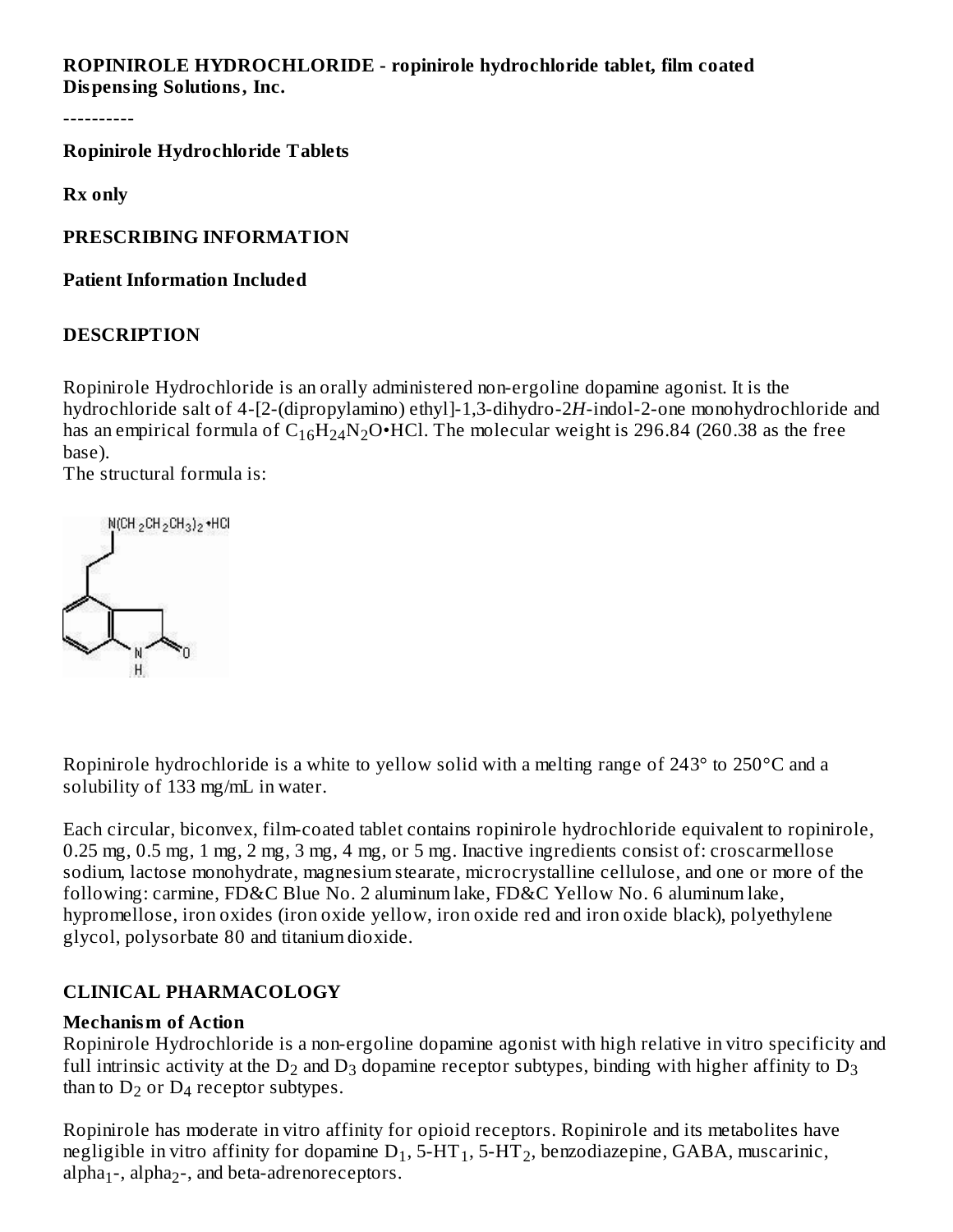#### **Parkinson's Dis eas e**

1 2

The precise mechanism of action of Ropinirole Hydrochloride as a treatment for Parkinson's disease is unknown, although it is believed to be due to stimulation of postsynaptic dopamine  $\mathrm{D}_2$ -type receptors within the caudate-putamen in the brain. This conclusion is supported by studies that show that ropinirole improves motor function in various animal models of Parkinson's disease. In particular, ropinirole attenuates the motor deficits induced by lesioning the ascending nigrostriatal dopaminergic pathway with the neurotoxin 1-methyl-4-phenyl-1,2,3,6-tetrahydropyridine (MPTP) in primates. The relevance of  $D_3$  receptor binding in Parkinson's disease is unknown.

# **Restless Legs Syndrome (RLS)**

The precise mechanism of action of Ropinirole Hydrochloride as a treatment for Restless Legs Syndrome (also known as Ekbom Syndrome) is unknown. Although the pathophysiology of RLS is largely unknown, neuropharmacological evidence suggests primary dopaminergic system involvement. Positron emission tomographic (PET) studies suggest that a mild striatal presynaptic dopaminergic dysfunction may be involved in the pathogenesis of RLS.

### **Clinical Pharmacology Studies**

In healthy normotensive subjects, single oral doses of Ropinirole Hydrochloride Tablets in the range 0.01 to 2.5 mg had little or no effect on supine blood pressure and pulse rates. Upon standing, Ropinirole Hydrochloride Tablets caused decreases in systolic and diastolic blood pressure at doses above 0.25 mg. In some subjects, these changes were associated with the emergence of orthostatic symptoms, bradycardia, and, in one case, transient sinus arrest with syncope. With repeat dosing and slow titration up to 4 mg once daily in healthy volunteers, postural hypotension or hypotension-related adverse events were noted in 13% of subjects on Ropinirole Hydrochloride Tablets and none of the subjects on placebo.

The mechanism of postural hypotension induced by Ropinirole Hydrochloride is presumed to be due to a D $_2$ -mediated blunting of the noradrenergic response to standing and subsequent decrease in peripheral vascular resistance. Nausea is a common concomitant symptom of orthostatic signs and symptoms.

At oral doses as low as 0.2 mg, Ropinirole Hydrochloride Tablets suppressed serum prolactin concentrations in healthy male volunteers.

Ropinirole Hydrochloride Tablets had no dose-related effect on ECG wave form and rhythm in young, healthy, male volunteers in the range of 0.01 to 2.5 mg.

Ropinirole Hydrochloride Tablets had no dose- or exposure-related effect on mean QT intervals in healthy male and female volunteers titrated to doses up to 4 mg/day. The effect of Ropinirole Hydrochloride Tablets on QT intervals at higher exposures achieved either due to drug interactions or at doses used in Parkinson's disease has not been systematically evaluated.

# **Pharmacokinetics**

# *Absorption, Distribution, Metabolism, and Elimination*

The pharmacokinetics of ropinirole are similar in Parkinson's disease patients and patients with Restless Legs Syndrome. Ropinirole is rapidly absorbed after oral administration, reaching peak concentration in approximately 1-2 hours. In clinical studies, over 88% of a radiolabeled dose was recovered in urine and the absolute bioavailability was 55%, indicating a first-pass effect. Relative bioavailability from a tablet compared to an oral solution is 85%. Food does not affect the extent of absorption of ropinirole, although its  $\rm T_{max}$  is increased by 2.5 hours and its  $\rm C_{max}$ is decreased by approximately 25% when the drug is taken with a high-fat meal. The clearance of ropinirole after oral administration to patients is 47 L/hr (cv = 45%) and its elimination half-life is approximately 6 hours. Ropinirole is extensively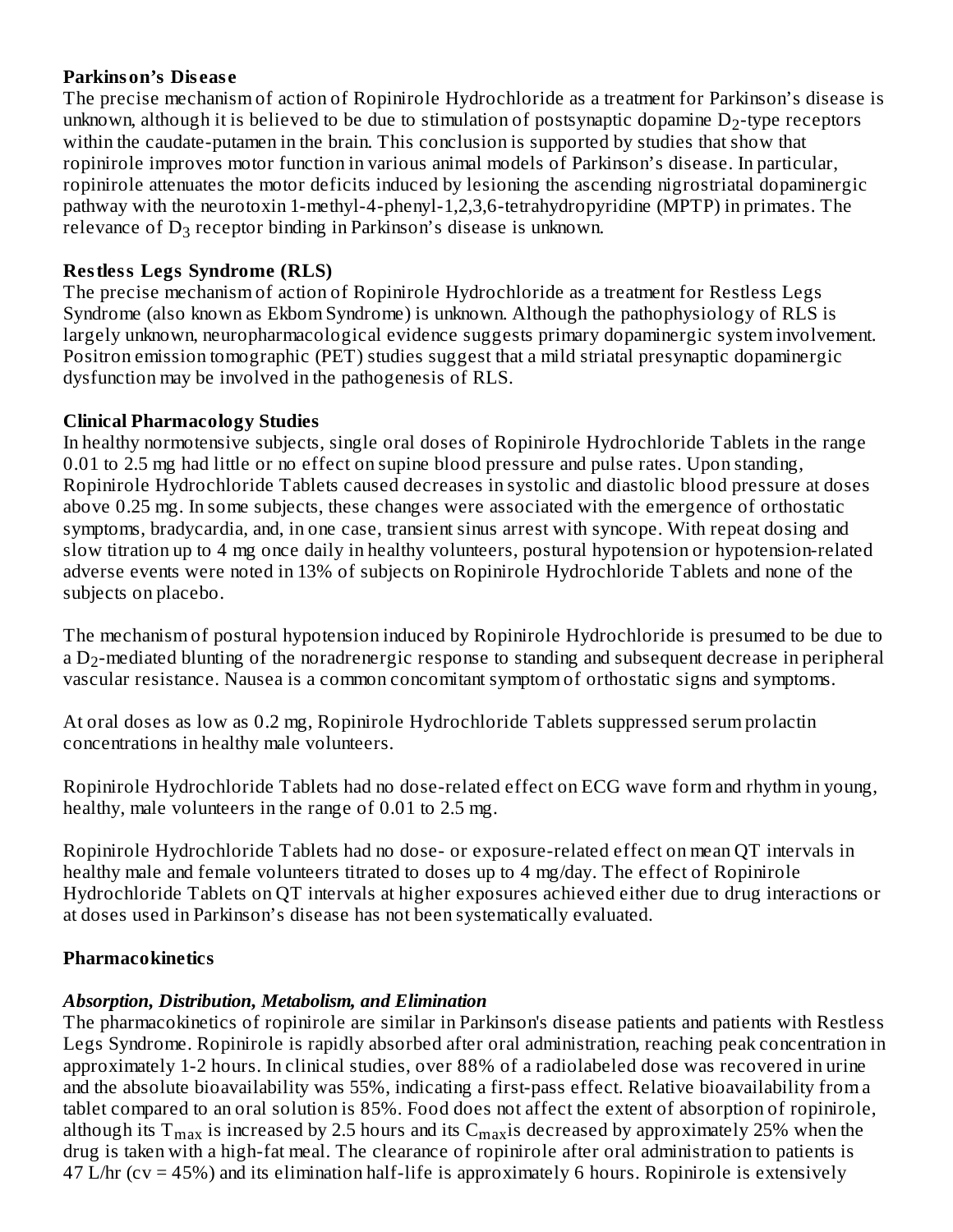metabolized by the liver to inactive metabolites and displays linear kinetics over the therapeutic dosing range of 1 to 8 mg 3 times daily. Steady-state concentrations are expected to be achieved within 2 days of dosing. Accumulation upon multiple dosing is predictive from single dosing. Ropinirole is widely distributed throughout the body, with an apparent volume of distribution of 7.5 L/kg (cv = 32%). It is up to 40% bound to plasma proteins and has a blood-to-plasma ratio of 1:1. The major metabolic pathways are N-despropylation and hydroxylation to form the inactive Ndespropyl and hydroxy metabolites. *In vitro* studies indicate that the major cytochrome P<sub>450</sub> isozyme involved in the metabolism of ropinirole is CYP1A2, an enzyme known to be stimulated by smoking and omeprazole, and inhibited by, for example, fluvoxamine, mexiletine, and the older fluoroquinolones such as ciprofloxacin and norfloxacin. The N-despropyl metabolite is converted to carbamyl glucuronide, carboxylic acid, and N-despropyl hydroxy metabolites. The hydroxy metabolite of ropinirole is rapidly glucuronidated. Less than 10% of the administered dose is excreted as unchanged drug in urine. N-despropyl ropinirole is the predominant metabolite found in urine (40%), followed by the carboxylic acid metabolite (10%), and the glucuronide of the hydroxy metabolite (10%).

# *P Interaction 450*

*In vitro* metabolism studies showed that CYP1A2 was the major enzyme responsible for the metabolism of ropinirole. Inhibitors or inducers of this enzyme have been shown to alter its clearance when coadministered with ropinirole. Therefore, if therapy with a drug known to be a potent inhibitor of CYP1A2 is stopped or started during treatment with Ropinirole Hydrochloride Tablets, adjustment of the dose of Ropinirole Hydrochloride Tablets may be required.

### **Population Subgroups**

Because therapy with Ropinirole Hydrochloride Tablets is initiated at a low dose and gradually titrated upward according to clinical tolerability to obtain the optimum therapeutic effect, adjustment of the initial dose based on gender, weight, or age is not necessary.

#### *Age*

Oral clearance of ropinirole is reduced by 30% in patients above 65 years of age compared to younger patients. Dosage adjustment is not necessary in the elderly (above 65 years), as the dose of ropinirole is to be individually titrated to clinical response.

#### *Gender*

Female and male patients showed similar oral clearance.

#### *Race*

The influence of race on the pharmacokinetics of ropinirole has not been evaluated.

#### *Cigarette Smoking*

Smoking is expected to increase the clearance of ropinirole since CYP1A2 is known to be induced by smoking. In a study in patients with RLS, smokers (n = 7) had an approximate 30% lower  $\rm C_{max}$ and a 38% lower AUC than did nonsmokers ( $n = 11$ ), when those parameters were normalized for dose.

#### *Renal Impairment*

Based on population pharmacokinetic analysis, no difference was observed in the pharmacokinetics of ropinirole in patients with moderate renal impairment (creatinine clearance between 30 to 50 mL/min.) compared to an age-matched population with creatinine clearance above 50 mL/min. Therefore, no dosage adjustment is necessary in moderately renally impaired patients. The use of Ropinirole Hydrochloride Tablets in patients with severe renal impairment has not been studied. The effect of hemodialysis on drug removal is not known, but because of the relatively high apparent volume of distribution of ropinirole (525 L), the removal of the drug by hemodialysis is unlikely.

#### *Hepatic Impairment*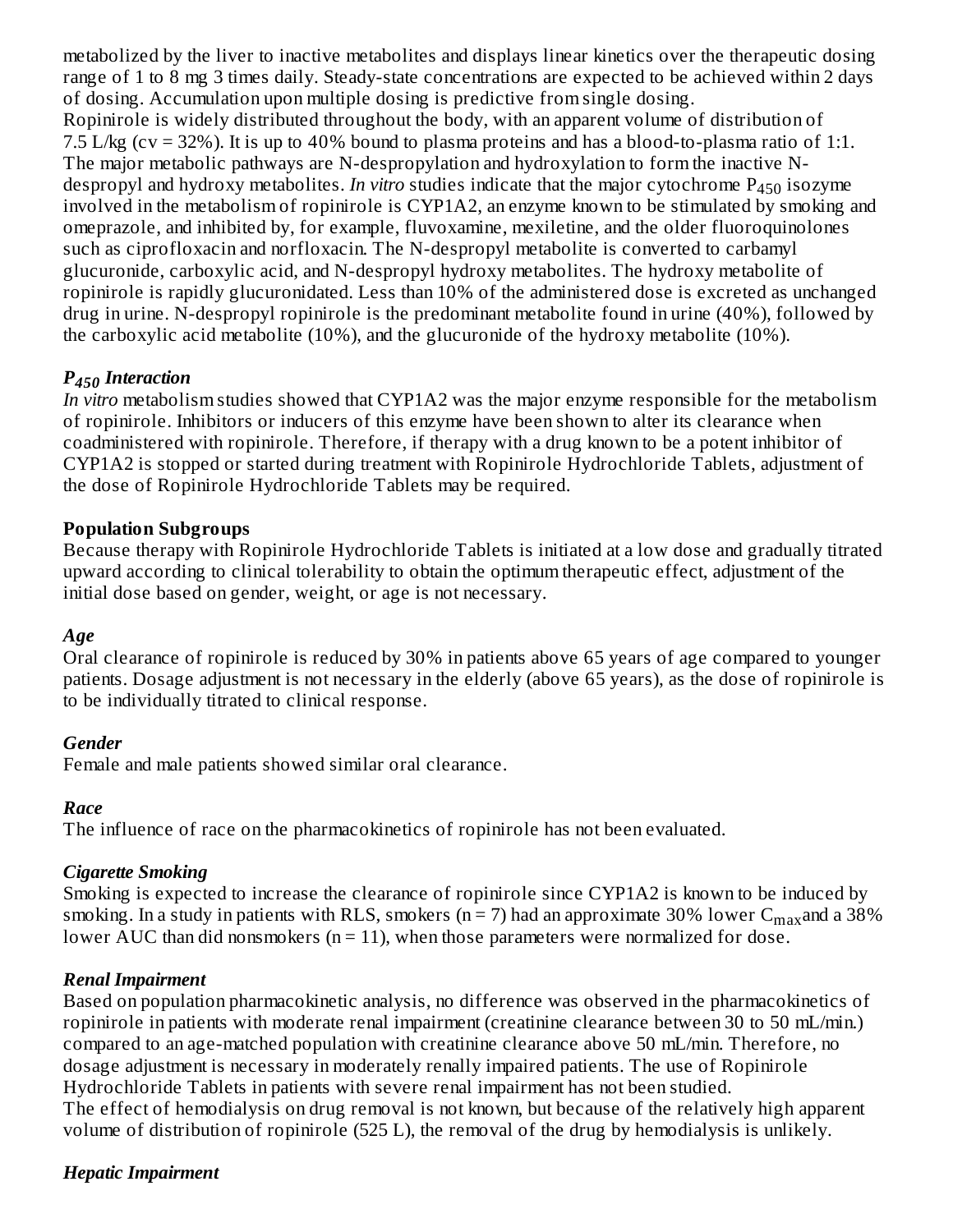The pharmacokinetics of ropinirole have not been studied in hepatically impaired patients. These patients may have higher plasma levels and lower clearance of the drug than patients with normal hepatic function. The drug should be titrated with caution in this population.

### *Other Diseases*

Population pharmacokinetic analysis revealed no change in the oral clearance of ropinirole in patients with concomitant diseases such as hypertension, depression, osteoporosis/arthritis, and insomnia compared to patients with Parkinson's disease only.

# **Clinical Trials**

# *Parkinson's Disease*

The effectiveness of Ropinirole Hydrochloride Tablets in the treatment of Parkinson's disease was evaluated in a multinational drug development program consisting of 11 randomized, controlled trials. Four were conducted in patients with early Parkinson's disease and no concomitant levodopa (L-dopa), and 7 were conducted in patients with advanced Parkinson's disease with concomitant L-dopa. Among these 11 studies, 3 placebo-controlled studies provide the most persuasive evidence of ropinirole's effectiveness in the management of patients with Parkinson's disease who were and were not receiving concomitant L-dopa. Two of these 3 trials enrolled patients with early Parkinson's disease (without L-dopa) and 1 enrolled patients receiving L-dopa.

In these studies a variety of measures were used to assess the effects of treatment (e.g., the Unified Parkinson's Disease Rating Scale [UPDRS], Clinical Global Impression [CGI] scores, patient diaries recording time "on" and "off," and tolerability of L-dopa dose reductions).

In both studies of early Parkinson's disease (without L-dopa) patients, the motor component (Part III) of the UPDRS was the primary outcome assessment. The UPDRS is a 4-part multi-item rating scale intended to evaluate mentation (Part I), activities of daily living (Part II), motor performance (Part III), and complications of therapy (Part IV). Part III of the UPDRS contains 14 items designed to assess the severity of the cardinal motor findings in patients with Parkinson's disease (e.g., tremor, rigidity, bradykinesia, postural instability, etc.) scored for different body regions and has a maximum (worst) score of 108. Responders were defined as patients with at least a 30% reduction in the Part III score. In the study of advanced Parkinson's disease (with L-dopa) patients, both reduction in percent awake time spent"off" and the ability to reduce the daily use of L-dopa were assessed as a combined endpoint and individually.

### *Studies in Patients With Early Parkinson's Disease (Without L-dopa)*

One early therapy study was a 12-week multicenter study in which 63 patients (41 on Ropinirole Hydrochloride Tablets) with idiopathic Parkinson's disease receiving concomitant anti-Parkinson medication (but not L-dopa) were randomized to either Ropinirole Hydrochloride Tablets or placebo. Patients had a mean disease duration of approximately 2 years. Patients were eligible for enrollment if they presented with bradykinesia and at least tremor, rigidity, or postural instability. In addition, they must have been classified as Hoehn & Yahr Stage I-IV. This scale, ranging from I = unilateral involvement with minimal impairment to  $V =$  confined to wheelchair or bed, is a standard instrument used for staging patients with Parkinson's disease. The primary outcome measure in this trial was the proportion of patients experiencing a decrease (compared to baseline) of at least 30% in the UPDRS motor score.

Patients were titrated for up to 10 weeks, starting at 0.5 mg twice daily, with weekly increments of 0.5 mg twice daily to a maximum of 5 mg twice daily. Once patients reached their maximally tolerated dose (or 5 mg twice daily), they were maintained on that dose through 12 weeks. The mean dose achieved by patients at study endpoint was 7.4 mg/day. At the end of 12 weeks, 71% of patients treated with Ropinirole Hydrochloride Tablets were responders, compared with 41% of patients in the placebo group ( $p = 0.021$ ).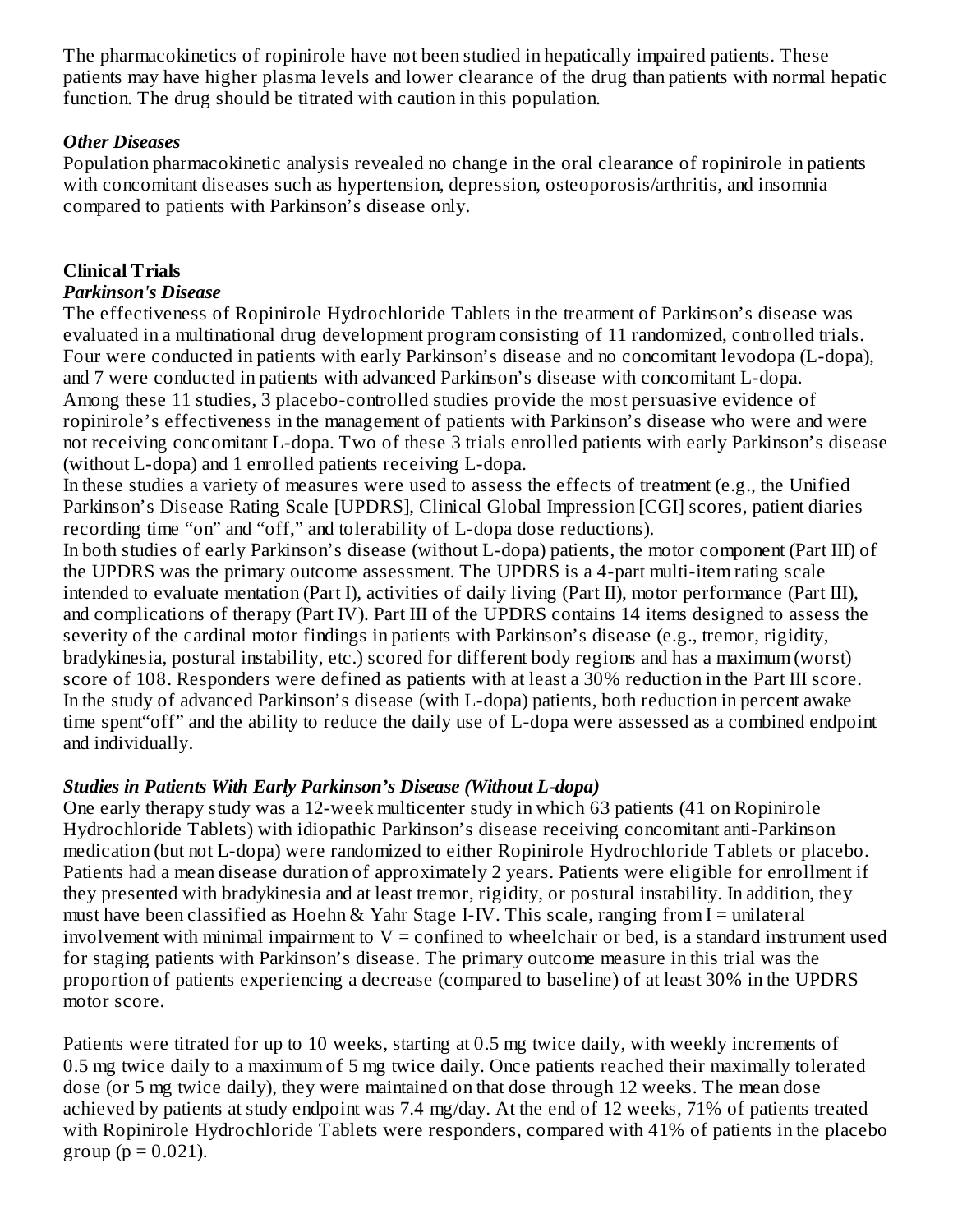Statistically significant differences between the percentage of responders on Ropinirole Hydrochloride Tablets compared to placebo were seen after 8 weeks of treatment.

In addition, the mean percentage improvement from baseline in the Total Motor Score was 43% in patients treated with Ropinirole Hydrochloride Tablets compared with 21% in patients treated with placebo ( $p = 0.018$ ).

Statistically significant differences in UPDRS motor score between Ropinirole Hydrochloride Tablets and placebo were seen after 2 weeks of treatment.

The median daily dose at which a 30% reduction in UPDRS motor score was sustained was 4 mg. The second trial in early Parkinson's disease (without L-dopa) patients was a double-blind, randomized, placebo-controlled, 6-month study. Patients were essentially similar to those in the study described above; concomitant use of selegiline was allowed, but patients were not permitted to use anticholinergics or amantadine during the study. Patients had a mean disease duration of 2 years and limited (not more than a 6-week period) or no prior exposure to L-dopa. The starting dose of Ropinirole Hydrochloride Tablets in this trial was 0.25 mg 3 times daily. The dose was titrated at weekly intervals by increments of 0.25 mg 3 times daily to a dose of 1 mg 3 times daily. Further titrations at weekly intervals were at increments of 0.5 mg 3 times daily up to a dose of 3 mg 3 times daily, and then weekly at increments of 1 mg 3 times daily. Patients were to be titrated to a dose of at least 1.5 mg 3 times daily and then to their maximally tolerated dose, up to a maximum of 8 mg 3 times daily. The mean dose attained in patients at study endpoint was 15.7 mg/day.

The primary measure of effectiveness was the mean percent reduction (improvement) from baseline in the UPDRS Motor Score. In this study 241 patients were enrolled. At the end of the 6-month study, patients treated with Ropinirole Hydrochloride Tablets had 22% improvement in motor score, compared with a 4% worsening in the placebo group  $(p<0.001)$ .

Statistically significant differences in UPDRS motor score improvement between Ropinirole Hydrochloride Tablets and placebo were seen after 12 weeks of treatment.

#### *Study in Patients With Advanced Parkinson's Disease (With L-dopa)*

This double-blind, randomized, placebo-controlled, 6-month trial evaluated 148 patients (Hoehn & Yahr II-IV) who were not adequately controlled on L-dopa. Patients in this study had a mean disease duration of approximately 9 years, had been exposed to L-dopa for approximately 7 years, and had experienced "on-off" periods with L-dopa therapy. Patients previously receiving stable doses of selegiline, amantadine, and/or anticholinergic agents could continue on these agents during the study. Patients were started at a dose of 0.25 mg 3 times daily of Ropinirole Hydrochloride Tablets and titrated upward by weekly intervals until an optimal therapeutic response was achieved. The maximum dose of study medication was 8 mg 3 times daily. All patients had to be titrated to at least a dose of 2.5 mg 3 times daily. Patients could then be maintained on this dose level or higher for the remainder of the study. Once a dose of 2.5 mg 3 times daily was achieved, patients underwent a mandatory reduction in their L-dopa dose, to be followed by additional mandatory reductions with continued escalation of the dose of Ropinirole Hydrochloride Tablets. Reductions in the dosage of L-dopa were also allowed if patients experienced adverse events that the investigator considered related to dopaminergic therapy. The mean dose attained at study endpoint was 16.3 mg/day. The primary outcome was the proportion of responders, defined as patients who were able both to achieve a decrease (compared to baseline) of at least 20% in their L-dopa dose and a decrease of at least 20% in the proportion of the time awake in the "off" condition (a period of time during the day when patients are particularly immobile), as determined by patient diary. In addition, the mean percent change from baseline in daily L-dopa dose was examined.

At the end of 6 months, 28% of patients treated with Ropinirole Hydrochloride Tablets were classified as responders (based on combined endpoint) while 11% of patients treated with placebo were responders ( $p = 0.02$ ). Based on the protocol-mandated reductions in L-dopa dosage with escalating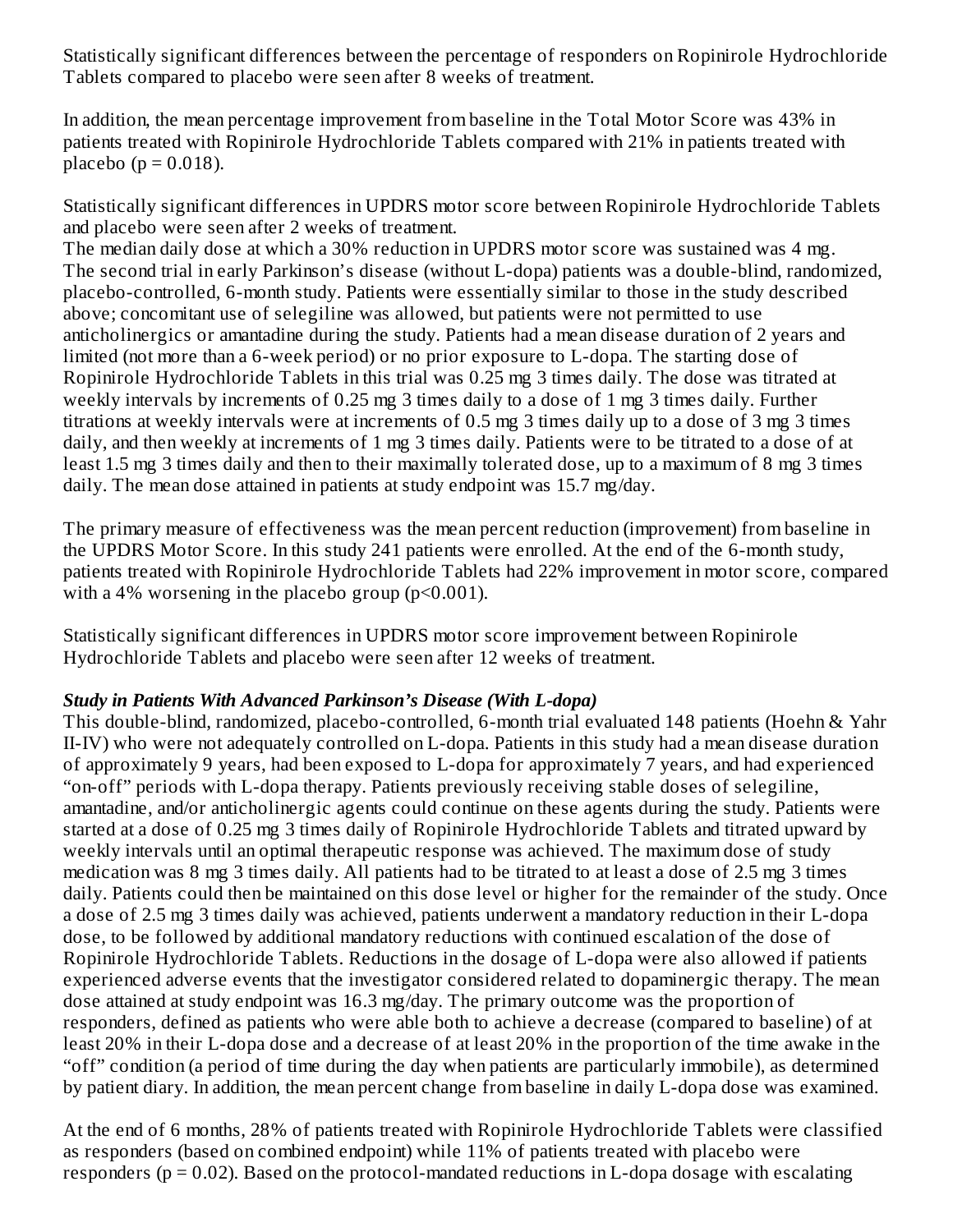doses of Ropinirole Hydrochloride Tablets, patients treated with Ropinirole Hydrochloride Tablets had a 19.4% mean reduction in L-dopa dose while patients treated with placebo had a 3% reduction (p<0.001). L-dopa dosage reduction was also allowed during the study if dyskinesias or other dopaminergic effects occurred. Overall, reduction of L-dopa dose was sustained in 87% of patients treated with Ropinirole Hydrochloride Tablets and in 57% of patients on placebo. On average, the Ldopa dose was reduced by 31% in patients treated with Ropinirole Hydrochloride Tablets.

The mean number of "off" hours per day during baseline was 6.4 hours for patients treated with Ropinirole Hydrochloride Tablets and 7.3 hours for patients treated with placebo. At the end of the 6 month study, patients treated with Ropinirole Hydrochloride Tablets had a mean of 4.9 hours per day of "off" time, while placebo-treated patients had a mean of 6.4 hours per day of "off" time.

# **Restless Legs Syndrome (RLS)**

The effectiveness of Ropinirole Hydrochloride Tablets in the treatment of RLS was demonstrated in randomized, double-blind, placebo-controlled studies in adults diagnosed with RLS using the International Restless Legs Syndrome Study Group diagnostic criteria (see INDICATIONS AND USAGE). Patients were required to have a history of a minimum of 15 RLS episodes/month during the previous month and a total score of ≥15 on the International RLS Rating Scale (IRLS scale) at baseline. Patients with RLS secondary to other conditions (e.g., pregnancy, renal failure, and anemia) were excluded. All studies employed flexible dosing, with patients initiating therapy at 0.25 mg Ropinirole Hydrochloride Tablets once daily. Patients were titrated based on clinical response and tolerability over 7 weeks to a maximum of 4 mg once daily. All doses were taken between 1 and 3 hours before bedtime.

A variety of measures were used to assess the effects of treatment, including the IRLS Scale and Clinical Global Impression-Global Improvement (CGI-I) scores. The IRLS Scale contains 10 items designed to assess the severity of sensory and motor symptoms, sleep disturbance, daytime somnolence, and impact on activities of daily living and mood associated with RLS. The range of scores is 0 to 40, with 0 being absence of RLS symptoms and 40 the most severe symptoms. Three of the controlled studies utilized the change from baseline in the IRLS Scale at the week 12 endpoint as the primary efficacy outcome.

Three hundred eighty patients were randomized to receive Ropinirole Hydrochloride Tablets (n = 187) or placebo (n = 193) in a US study; 284 were randomized to receive either Ropinirole Hydrochloride Tablets ( $n = 146$ ) or placebo ( $n = 138$ ) in a multinational study (excluding US); and 267 patients were randomized to Ropinirole Hydrochloride Tablets (n = 131) or placebo (n = 136) in a multinational study (including US). Across the 3 studies, the mean duration of RLS was 16 to 22 years (range of 0 to 65 years), mean age was approximately 54 years (range of 18 to 79 years), and approximately 61% were women. The mean dose at week 12 was approximately 2 mg/day for the 3 studies.

In all 3 studies, a statistically significant difference between the treatment group receiving Ropinirole Hydrochloride Tablets and the treatment group receiving placebo was observed at week 12 for both the mean change from baseline in the IRLS Scale total score and the percentage of patients rated as responders (much improved or very much improved) on the CGI-I (see Table 1).

# **Table 1. Mean Change in IRLS Score and Percent Responders on CGI-I**

|                                      | Ropinirole Hydrochloride Tablets | Placebo p-value |              |
|--------------------------------------|----------------------------------|-----------------|--------------|
| Mean Change in IRLS score at Week 12 |                                  |                 |              |
| US study                             | $-13.5$                          | $-9.8$          | p<0.0001     |
| Multinational study (excluding US)   | $-11.0$                          | $-8.0$          | $ p=0.0036 $ |
| Multinational study (including US)   | $-11.2$                          | $-8.7$          | $ p=0.0197$  |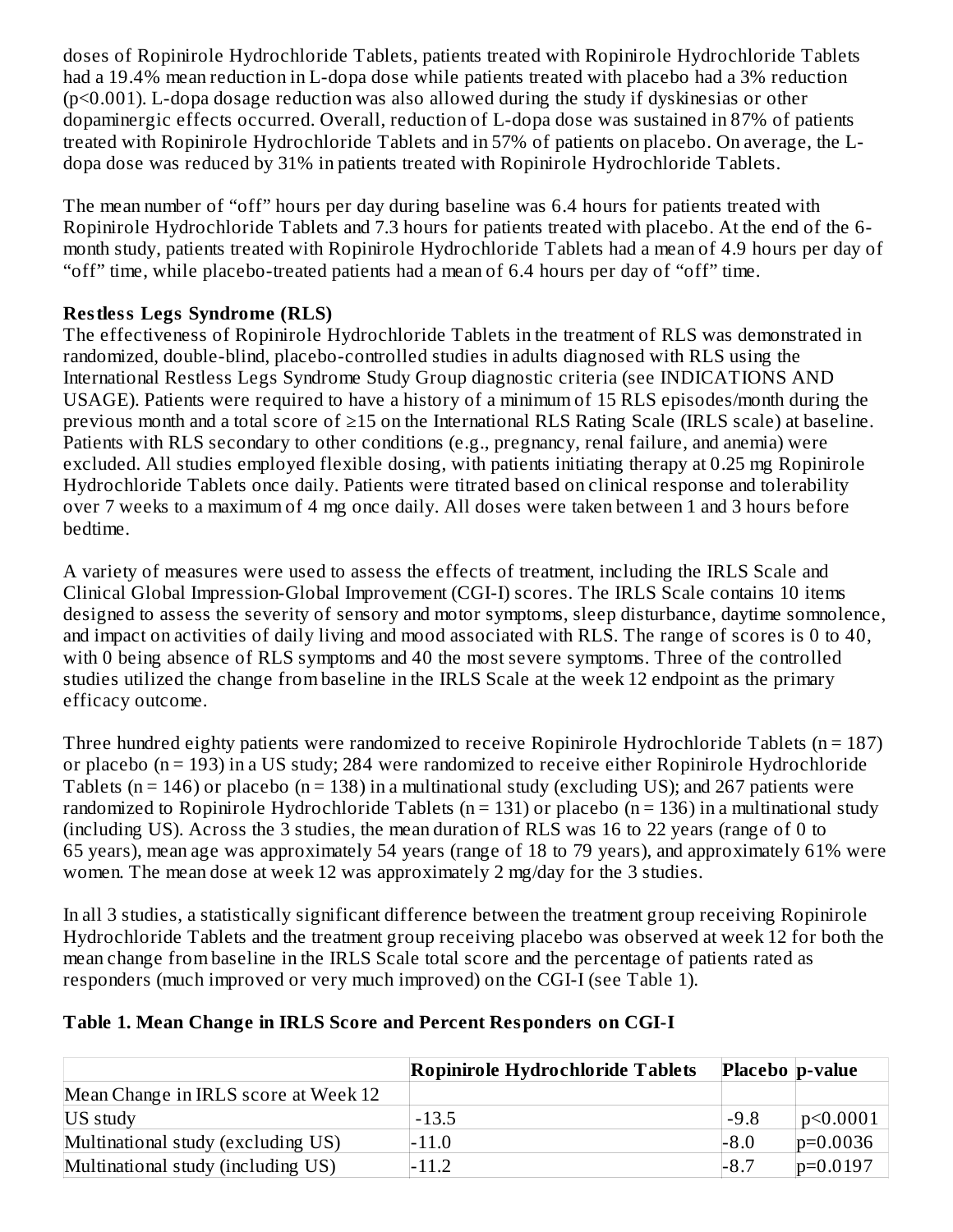| Percent responders on CGI-I at Week 12 |       |           |              |
|----------------------------------------|-------|-----------|--------------|
| US study                               | 73.3% | 56.5%     | $ p=0.0006 $ |
| Multinational study (excluding US)     | 53.4% | $ 40.9\%$ | $p=0.0416$   |
| Multinational study (including US)     | 59.5% | 39.6%     | $ p=0.0010$  |

Long-term maintenance of efficacy in the treatment of RLS was demonstrated in a 36-week study. Following a 24-week single-blind treatment phase (flexible doses of Ropinirole Hydrochloride Tablets of 0.25 to 4 mg once daily), patients who were responders (defined as a decrease of >6 points on the IRLS Scale total score relative to baseline) were randomized in double-blind fashion to placebo or continuation of Ropinirole Hydrochloride Tablets for an additional 12 weeks. Relapse was defined as an increase of at least 6 points on the IRLS Scale total score to a total score of at least 15, or withdrawal due to lack of efficacy. For patients who were responders at week 24, the mean dose of ropinirole was 2 mg (range 0.25 to 4 mg).Patients continued on Ropinirole Hydrochloride Tablets demonstrated a significantly lower relapse rate compared with patients randomized to placebo (32.6% vs  $57.8\%$ ,  $p = 0.0156$ ).

# **INDICATIONS AND USAGE**

### **Parkinson's Dis eas e**

Ropinirole Hydrochloride Tablets are indicated for the treatment of the signs and symptoms of idiopathic Parkinson's disease.

The effectiveness of Ropinirole Hydrochloride Tablets were demonstrated in randomized, controlled trials in patients with early Parkinson's disease who were not receiving concomitant L-dopa therapy as well as in patients with advanced disease on concomitant L-dopa (see CLINICAL PHARMACOLOGY: Clinical Trials).

### **Restless Legs Syndrome**

Ropinirole Hydrochloride Tablets are indicated for the treatment of moderate-to-severe primary Restless Legs Syndrome (RLS).

Key diagnostic criteria for RLS are: an urge to move the legs usually accompanied or caused by uncomfortable and unpleasant leg sensations; symptoms begin or worsen during periods of rest or inactivity such as lying or sitting; symptoms are partially or totally relieved by movement such as walking or stretching at least as long as the activity continues; and symptoms are worse or occur only in the evening or night. Difficulty falling asleep may frequently be associated with moderate-to-severe RLS.

# **CONTRAINDICATIONS**

Ropinirole Hydrochloride Tablets are contraindicated for patients known to have hypersensitivity to the product.

### **WARNINGS**

### **Falling Asleep During Activities of Daily Living**

**Patients treated with RopiniroleHydrochloride Tabletshave reported falling asleep while engaged in activities of daily living, including the operation of motor vehicles, which sometimes resulted in accidents. Although many of thes e patients reported somnolence while on Ropinirole Hydrochloride Tablets, some perceived that they had no warning signs such as excessive drowsiness, and believed that they were alert immediately prior to the event. Some of thes e**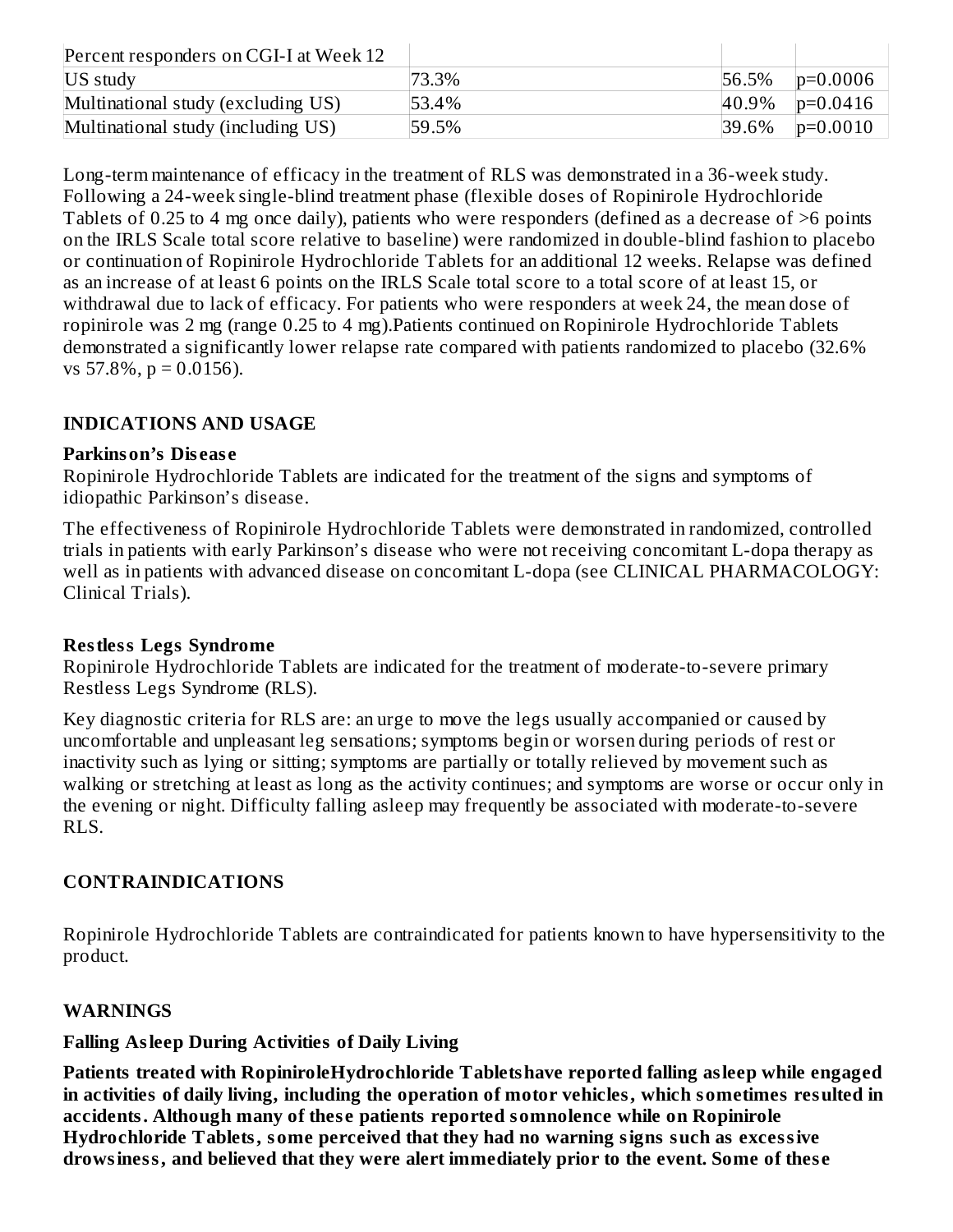**events have been reported as late as 1 year after initiation of treatment.**

**In controlled clinical trials, somnolence was a common occurrence in patients receiving Ropinirole Hydrochloride Tablets and is more frequent in Parkinson's dis eas e (up to 40% Ropinirole Hydrochloride Tablets, 6% placebo) than in Restless Legs Syndrome (12% Ropinirole Hydrochloride Tablets, 6% placebo). Many clinical experts believe that falling asleep while engaged in activities of daily living always occurs in a s etting of preexisting somnolence, although patients may not give such a history. For this reason, pres cribers should continually reass ess patients for drowsiness or sleepiness, especially since some of the events occur well after the start of treatment. Pres cribers should also be aware that patients may not acknowledge drowsiness or sleepiness until directly questioned about drowsiness or sleepiness during specific activities.**

**Before initiating treatment with Ropinirole Hydrochloride Tablets, patients should be advis ed of the potential to develop drowsiness and specifically asked about factors that may increas e the risk with Ropinirole Hydrochloride Tablets such as concomitant s edating medications, the pres ence of sleep disorders (other than Restless Legs Syndrome), and concomitant medications that increas e ropinirole plasma levels (e.g., ciprofloxacin - s ee PRECAUTIONS: Drug Interactions). If a patient develops significant daytime sleepiness or episodes of falling asleep during activities that require active participation (e.g., conversations, eating, etc.), Ropinirole Hydrochloride Tablets should ordinarily be dis continued. (See DOSAGE AND ADMINISTRATION for guidance in dis continuing Ropinirole Hydrochloride Tablets.) If a decision is made to continue Ropinirole Hydrochloride Tablets, patients should be advis ed to not drive and to avoid other potentially dangerous activities. There is insufficient information to establish that dos e reduction will eliminate episodes of falling asleep while engaged in activities of daily living.**

### **Syncope**

Syncope, sometimes associated with bradycardia, was observed in association with ropinirole in both Parkinson's disease patients and RLS patients. In the 2 double-blind, placebo-controlled studies of Ropinirole Hydrochloride Tablets in patients with Parkinson's disease who were not being treated with L-dopa, 11.5% (18 of 157) of patients on Ropinirole Hydrochloride Tablets had syncope compared to 1.4% (2 of 147) of patients on placebo. Most of these cases occurred more than 4 weeks after initiation of therapy with Ropinirole Hydrochloride Tablets, and were usually associated with a recent increase in dose.

Of 208 patients being treated with both L-dopa and Ropinirole Hydrochloride Tablets in placebocontrolled advanced Parkinson's disease trials, there were reports of syncope in 6 (2.9%) compared to 2 of 120 (1.7%) of placebo/L-dopa patients.

In patients with RLS, of 496 patients treated with Ropinirole Hydrochloride Tablets in 12-week placebo-controlled trials, there were reports of syncope in 5 (1.0%) compared with 1 of 500 (0.2%) patients treated with placebo.

Because the studies of Ropinirole Hydrochloride Tablets excluded patients with significant cardiovascular disease, it is not known to what extent the estimated incidence figures apply to either Parkinson's disease or RLS patients in clinical practice. Therefore, patients with severe cardiovascular disease should be treated with caution.

Two of 47 Parkinson's disease patient volunteers enrolled in phase 1 studies had syncope following a 1-mg dose. In 2 studies in RLS patients that used a forced titration regimen and orthostatic challenge with intensive blood pressure monitoring, 1 of 55 RLS patients treated with Ropinirole Hydrochloride Tablets compared with 0 of 27 patients receiving placebo reported syncope. In phase 1 studies including 110 healthy volunteers, 1 patient developed hypotension, bradycardia, and sinus arrest of 26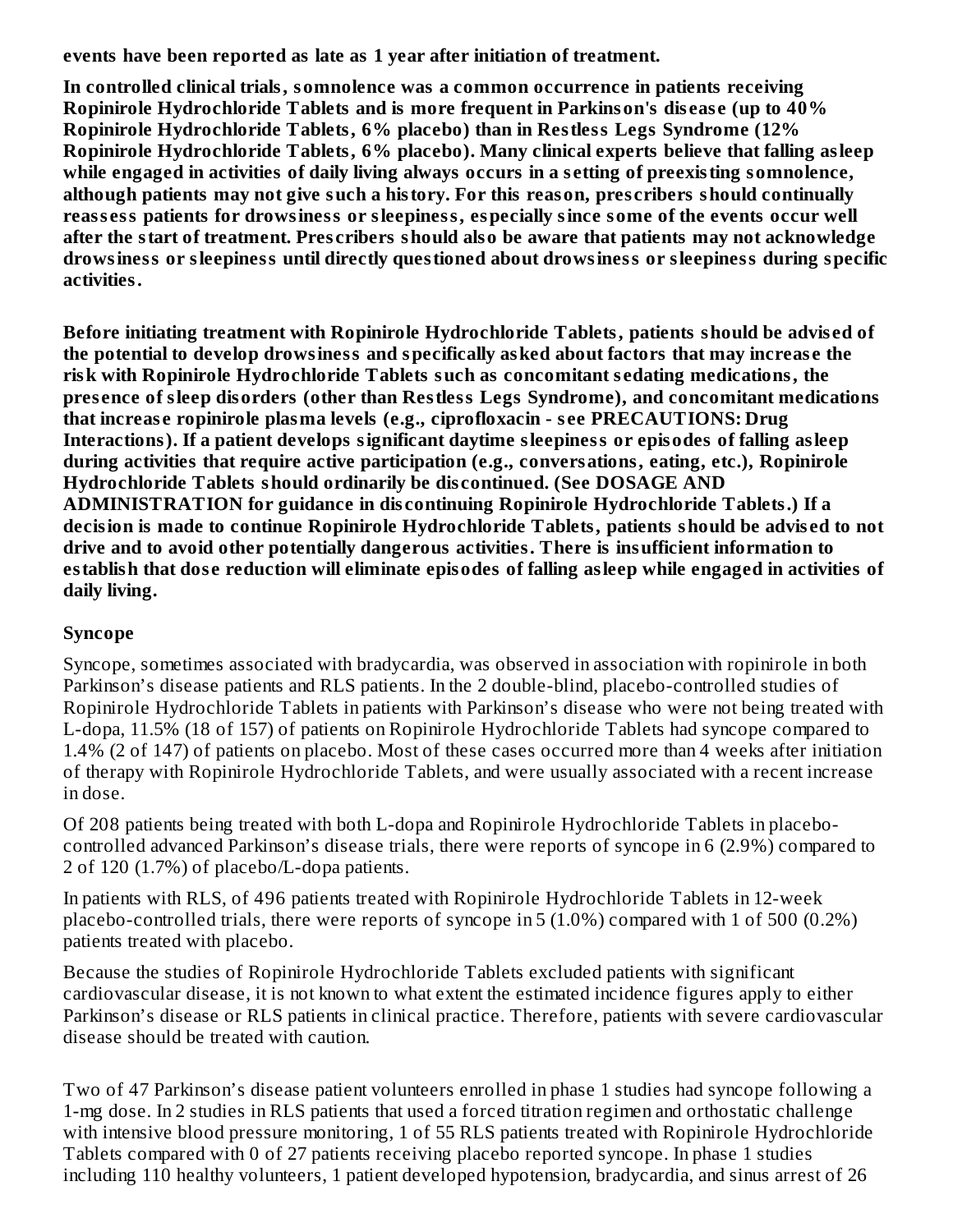seconds accompanied by syncope; the patient recovered spontaneously without intervention. One other healthy volunteer reported syncope.

# **Symptomatic Hypotension**

Dopamine agonists, in clinical studies and clinical experience, appear to impair the systemic regulation of blood pressure, with resulting postural hypotension, especially during dose escalation. Parkinson's disease patients, in addition, appear to have an impaired capacity to respond to a postural challenge. For these reasons, Parkinson's patients being treated with dopaminergic agonists ordinarily (1) require careful monitoring for signs and symptoms of postural hypotension, especially during dose escalation, and (2) should be informed of this risk (see PRECAUTIONS: Information for Patients).

Although the clinical trials were not designed to systematically monitor blood pressure, there were individual reported cases of postural hypotension in early Parkinson's disease (without L-dopa) in patients treated with Ropinirole Hydrochloride Tablets. Most of these cases occurred more than 4 weeks after initiation of therapy with Ropinirole Hydrochloride Tablets and were usually associated with a recent increase in dose.

In 12-week placebo-controlled trials of patients with RLS, the adverse event orthostatic hypotension was reported by 4 of 496 patients (0.8%) treated with Ropinirole Hydrochloride Tablets compared with 2 of 500 patients (0.4%) receiving placebo.

In two phase 2 studies in patients with RLS that used a forced-titration regimen and orthostatic challenges with intensive blood pressure monitoring, 14 of 55 patients (25%) receiving Ropinirole Hydrochloride Tablets experienced an adverse event of hypotension or postural hypotension. As described above, one additional patient was noted to have an episode of vasovagal syncope (although no blood pressure recording was documented). None of the 27 patients receiving placebo had a similar adverse event. In these studies, 11 of the 55 patients (20%) receiving Ropinirole Hydrochloride Tablets and 3 of the 26 patients (12%) who had post-dose blood pressure assessments following placebo, experienced an orthostatic blood pressure decrease of at least 40 mm Hg systolic and/or at least 20 mm Hg diastolic; not all of these changes were associated with clinical symptoms. Except for its forced nature these studies used a similar titration schedule as those in the phase 3 efficacy trials.

In phase 1 studies of Ropinirole Hydrochloride Tablets that included 110 healthy volunteers, 9 subjects had documented symptomatic postural hypotension. These episodes appeared mainly at doses above 0.8 mg and these doses are higher than the starting doses recommended for either Parkinson's disease patients or RLS patients. In 8 of these 9 individuals, the hypotension was accompanied by bradycardia, but did not develop into syncope (see Syncope subsection). None of these events resulted in death or hospitalization.

One of 47 Parkinson's disease patient volunteers enrolled in phase 1 studies had documented hypotension following a 2-mg dose on 2 occasions.

### **Hallucinations**

In double-blind, placebo-controlled, early-therapy studies in patients with Parkinson's disease who were not treated with L-dopa, 5.2% (8 of 157) of patients treated with Ropinirole Hydrochloride Tablets reported hallucinations, compared to 1.4% of patients on placebo (2 of 147). Among those patients receiving both Ropinirole Hydrochloride Tablets and L-dopa in advanced Parkinson's disease (with L-dopa) studies, 10.1% (21 of 208) were reported to experience hallucinations, compared to 4.2% (5 of 120) of patients treated with placebo and L-dopa.

Hallucinations were of sufficient severity to cause discontinuation of treatment in 1.3% of the early Parkinson's disease (without L-dopa) patients and 1.9% of the advanced Parkinson's disease (with Ldopa) patients, compared to 0% and 1.7% of placebo patients, respectively. In patients with RLS, hallucinations were reported by 0% of patients treated with Ropinirole Hydrochloride Tablets (0 of 496) compared with 0.2% of patients who received placebo (1 of 500) in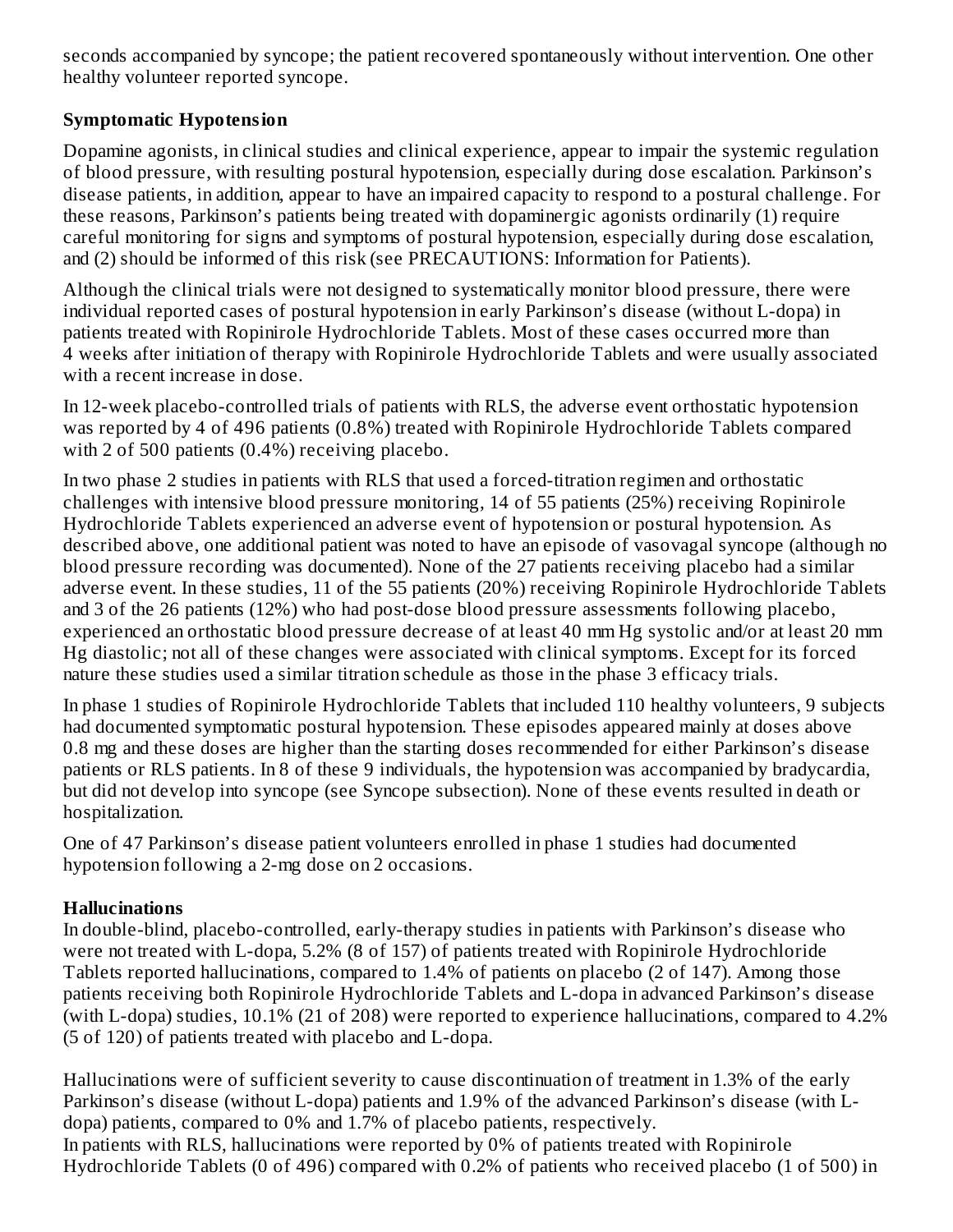the 12-week placebo-controlled trials; in premarketing long-term open-label studies, 0.5% of patients reported hallucinations during therapy with Ropinirole Hydrochloride Tablets (2 of 390) but did not discontinue treatment and symptoms resolved.

# **PRECAUTIONS**

# **General**

# *Dyskinesia*

Ropinirole Hydrochloride Tablets may potentiate the dopaminergic side effects of L-dopa and may cause and/or exacerbate preexisting dyskinesia in patients treated with L-dopa for Parkinson's disease. Decreasing the dose of L-dopa may ameliorate this side effect.

# *Renal Impairment*

No dosage adjustment is needed in patients with mild to moderate renal impairment (creatinine clearance of 30 to 50 mL/min). The use of Ropinirole Hydrochloride Tablets in patients with severe renal impairment has not been studied.

# *Hepatic Impairment*

The pharmacokinetics of ropinirole have not been studied in patients with hepatic impairment. Since patients with hepatic impairment may have higher plasma levels and lower clearance, Ropinirole Hydrochloride Tablets should be titrated with caution in these patients.

# *Events Reported With Dopaminergic Therapy*

# *Withdrawal-Emergent Hyperpyrexia and Confusion*

Although not reported with Ropinirole Hydrochloride Tablets, a symptom complex resembling the neuroleptic malignant syndrome (characterized by elevated temperature, muscular rigidity, altered consciousness, and autonomic instability), with no other obvious etiology, has been reported in association with rapid dose reduction, withdrawal of, or changes in anti-Parkinsonian therapy.

# *Fibrotic Complications*

Cases of retroperitoneal fibrosis, pulmonary infiltrates, pleural effusion, pleural thickening, pericarditis, and cardiac valvulopathy have been reported in some patients treated with ergot-derived dopaminergic agents. While these complications may resolve when the drug is discontinued, complete resolution does not always occur.

Although these adverse events are believed to be related to the ergoline structure of these compounds, whether other, nonergot-derived dopamine agonists can cause them is unknown.

A small number of reports have been received of possible fibrotic complications, including pleural effusion, pleural fibrosis, interstitial lung disease, and cardiac valvulopathy, in the development program and postmarketing experience for Ropinirole Hydrochloride Tablets. While the evidence is not sufficient to establish a causal relationship between Ropinirole Hydrochloride Tablets and these fibrotic complications, a contribution of Ropinirole Hydrochloride Tablets cannot be completely ruled out in rare cases.

# *Melanoma*

Epidemiologic studies have shown that patients with Parkinson's disease have a higher risk (2- to approximately 6-fold higher) of developing melanoma than the general population. Whether the increased risk observed was due to Parkinson's disease or other factors, such as drugs used to treat Parkinson's disease, is unclear.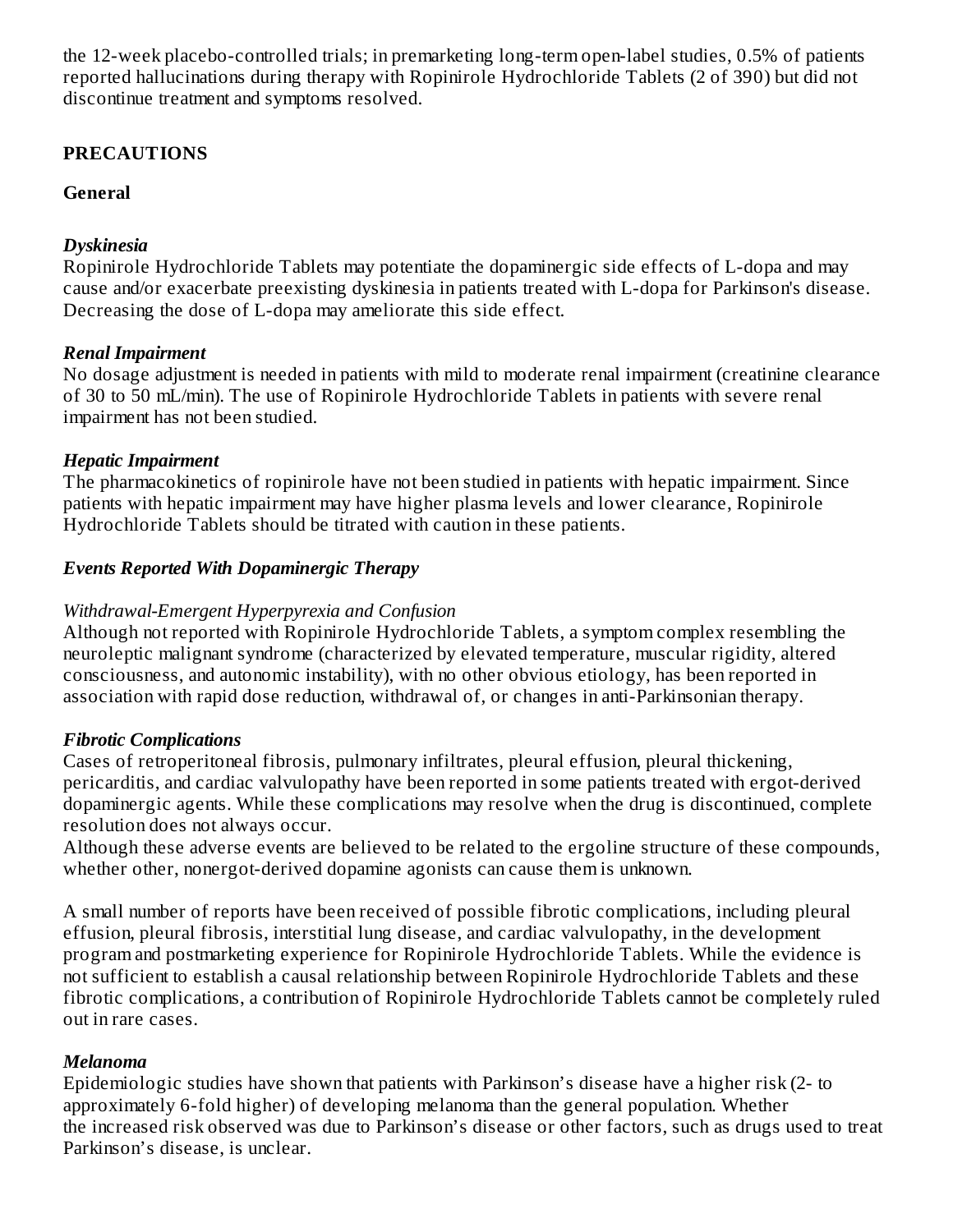For the reasons stated above, patients and providers are advised to monitor for melanomas frequently and on a regular basis when using Ropinirole Hydrochloride Tablets for *any* indication. Ideally, periodic skin examinations should be performed by appropriately qualified individuals (e.g., dermatologists).

### *Augmentation and Rebound in RLS*

Reports in the literature indicate treatment of RLS with dopaminergic medications can result in a worsening of symptoms in the early morning hours, referred to as rebound. Augmentation has also been described during therapy for RLS. Augmentation refers to the earlier onset of symptoms in the evening (or even the afternoon), increase in symptoms, and spread of symptoms to involve other extremities. The controlled trials of Ropinirole Hydrochloride Tablets in patients with RLS excluded patients with augmentation and rebound and were generally not of sufficient duration to capture these phenomena. The frequency of augmentation and/or rebound after longer use of Ropinirole Hydrochloride Tablets and the appropriate management of these events, have not been evaluated in controlled clinical trials. *Retinal Pathology*

# **Albino Rats**

Retinal degeneration was observed in albino rats in the 2-year carcinogenicity study at all doses tested (equivalent to 0.6 to 20 times the maximum recommended human dose on a mg/m<sup>2</sup> basis), but was statistically significant at the highest dose (50 mg/kg/day). Additional studies to further evaluate the specific pathology (e.g., loss of photoreceptor cells) have not been performed. Similar changes were not observed in a 2-year carcinogenicity study in albino mice or in rats or monkeys treated for 1 year. The potential significance of this effect in humans has not been established, but cannot be disregarded because disruption of a mechanism that is universally present in vertebrates (e.g., disk shedding) may be involved.

### *Human*

In order to evaluate the effect of Ropinirole Hydrochloride Tablets in humans, ocular electroretinogram (ERG) assessments were conducted during a 2-year, double-blind, multicenter, flexible dose, L-dopa controlled clinical study of Ropinirole Hydrochloride Tablets in patients with Parkinson's disease. A total of 156 patients (78 on ropinirole, mean dose 11.9 mg/day and 78 on L-dopa, mean dose 555.2 mg/day) were evaluated for evidence of retinal dysfunction through electroretinograms. There was no clinically meaningful difference between the treatment groups in retinal function over the duration of the study.

### *Binding to Melanin*

Ropinirole Hydrochloride binds to melanin-containing tissues (i.e., eyes, skin) in pigmented rats. After a single dose, long-term retention of drug was demonstrated, with a half-life in the eye of 20 days. It is not known if Ropinirole Hydrochloride accumulates in these tissues over time.

### **Information for Patients**

Physicians should instruct their patients to read the Patient Information leaflet before starting therapy with Ropinirole Hydrochloride Tablets and to reread it upon prescription renewal for new information regarding the use of Ropinirole Hydrochloride Tablets.

Patients should be instructed to take Ropinirole Hydrochloride Tablets only as prescribed. If a dose is missed, patients should be advised not to double their next dose.

Ropinirole Hydrochloride Tablets can be taken with or without food. Patients may be advised that taking Ropinirole Hydrochloride Tablets with food may reduce the occurrence of nausea. However, this has not been established in controlled clinical trials.

Patients should be advised that they may develop postural (orthostatic) hypotension with or without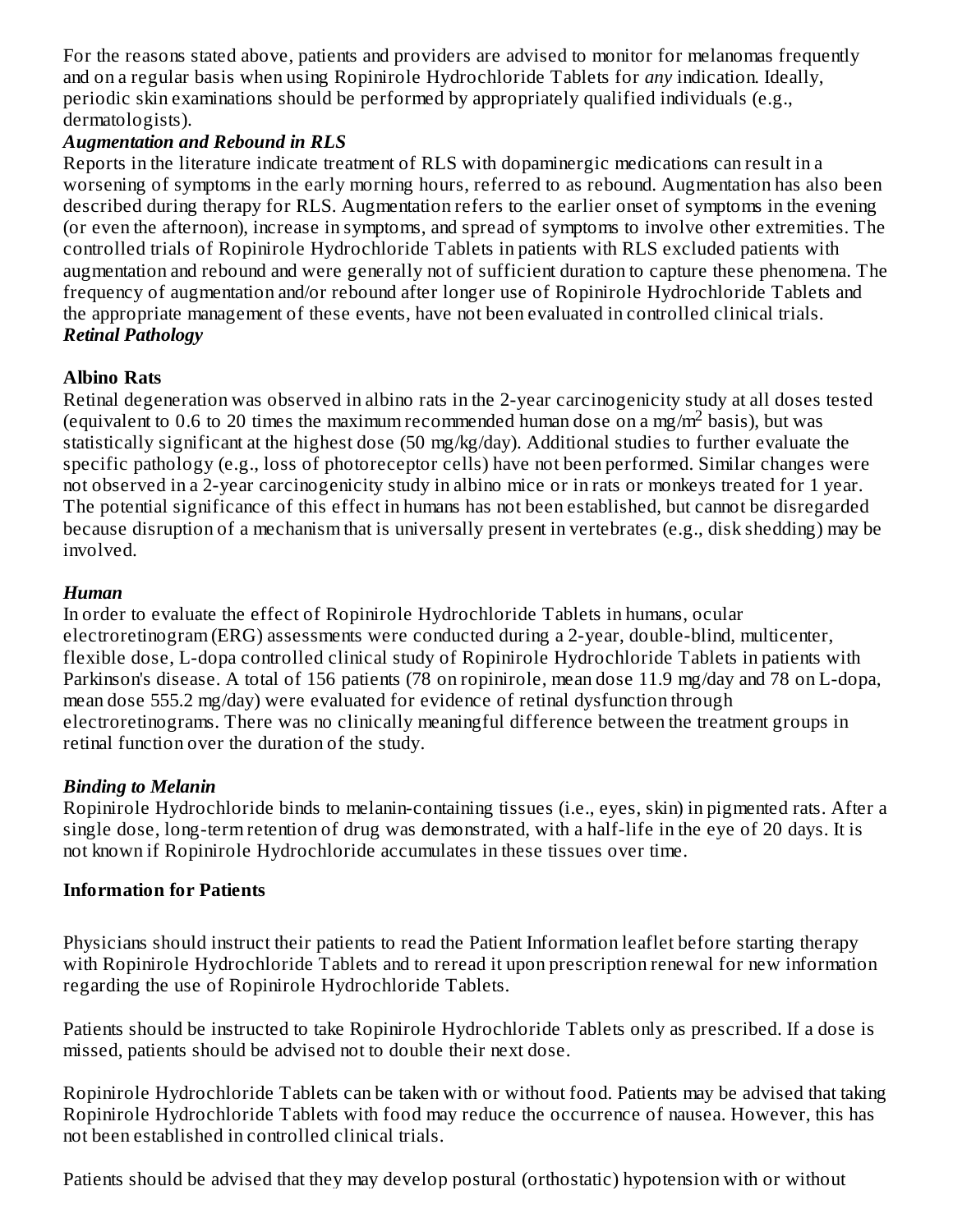Patients should be advised that they may develop postural (orthostatic) hypotension with or without symptoms such as dizziness, nausea, syncope, and sometimes sweating. Hypotension and/or orthostatic symptoms may occur more frequently during initial therapy or with an increase in dose at any time (cases have been seen after weeks of treatment). Accordingly, patients should be cautioned against rising rapidly after sitting or lying down, especially if they have been doing so for prolonged periods, and especially at the initiation of treatment with Ropinirole Hydrochloride Tablets.

Patients should be alerted to the potential sedating effects associated with Ropinirole Hydrochloride Tablets, including somnolence and the possibility of falling asleep while engaged in activities of daily living. Since somnolence is a frequent adverse event with potentially serious consequences, patients should neither drive a car nor engage in other potentially dangerous activities until they have gained sufficient experience with Ropinirole Hydrochloride Tablets to gauge whether or not it affects their mental and/or motor performance adversely. Patients should be advised that if increased somnolence or episodes of falling asleep during activities of daily living (e.g., watching television, passenger in a car, etc.) are experienced at any time during treatment, they should not drive or participate in potentially dangerous activities until they have contacted their physician.

Because of possible additive effects, caution should be advised when patients are taking other sedating medications or alcohol in combination with Ropinirole Hydrochloride Tablets and when taking concomitant medications that increase plasma levels of ropinirole (e.g., ciprofloxacin).

Because of the possible additive sedative effects, caution should also be used when patients are taking alcohol or other CNS depressants (e.g., benzodiazepines, antipsychotics, antidepressants, etc.) in combination with Ropinirole Hydrochloride Tablets.

Patients should be informed they may experience hallucinations (unreal visions, sounds, or sensations) while taking Ropinirole Hydrochloride Tablets. These were uncommon in patients taking Ropinirole Hydrochloride Tablets for Restless Legs Syndrome. The risk is greater in patients with Parkinson's disease; the elderly are at greater risk than younger patients with Parkinson's disease; and the risk is greater in patients who are taking Ropinirole Hydrochloride Tablets with L-dopa, or taking higher doses of Ropinirole Hydrochloride Tablets.

*Impulse Control Symptoms Including Compulsive Behaviors:* There have been reports of patients experiencing intense urges to gamble, increased sexual urges, and other intense urges and the inability to control these urges while taking one or more of the medications that increase central dopaminergic tone, that are generally used for the treatment of Parkinson's disease, including Ropinirole Hydrochloride Tablets. Although it is not proven that the medications caused these events, these urges were reported to have stopped in some cases when the dose was reduced or the medication was stopped. Prescribers should ask patients about the development of new or increased gambling urges, sexual urges or other urges while being treated with Ropinirole Hydrochloride Tablets. Patients should inform their physician if they experience new or increased gambling urges, increased sexual urges or other intense urges while taking Ropinirole Hydrochloride Tablets. Physicians should consider dose reduction or stopping the medication if a patient develops such urges while taking Ropinirole Hydrochloride Tablets.

Because of the possibility that ropinirole may be excreted in breast milk, patients should be advised to notify their physicians if they intend to breastfeed or are breastfeeding an infant.

Because ropinirole has been shown to have adverse effects on embryo-fetal development, including teratogenic effects, in animals, and because experience in humans is limited, patients should be advised to notify their physician if they become pregnant or intend to become pregnant during therapy (see PRECAUTIONS: Pregnancy).

### **Drug Interactions**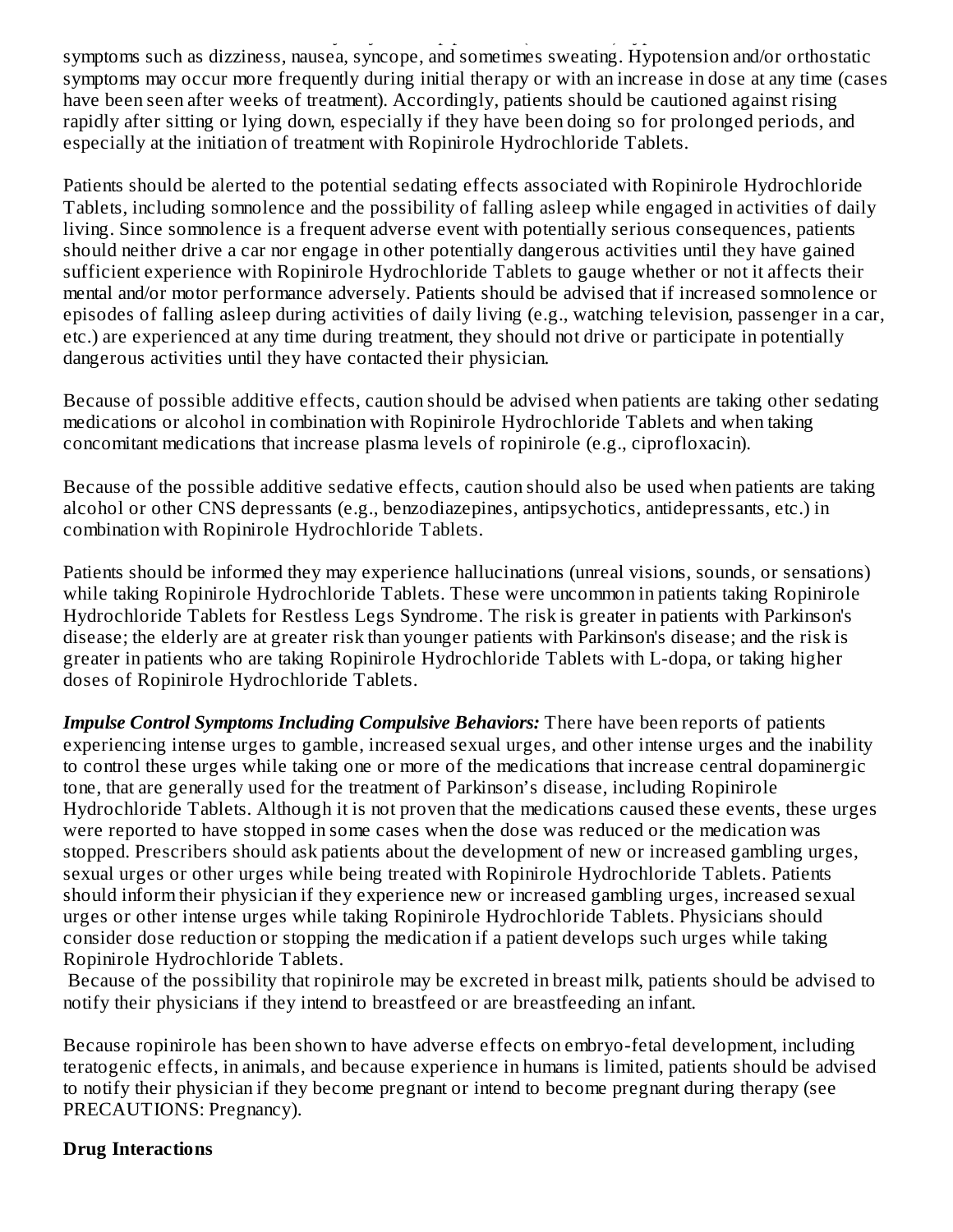# *P Interaction 450*

*In vitro* metabolism studies showed that CYP1A2 was the major enzyme responsible for the metabolism of ropinirole. There is thus the potential for substrates or inhibitors of this enzyme when coadministered with ropinirole to alter its clearance. Therefore, if therapy with a drug known to be a potent inhibitor of CYP1A2 is stopped or started during treatment with Ropinirole Hydrochloride Tablets, adjustment of the dose of Ropinirole Hydrochloride Tablets may be required.

# *L-dopa*

Co-administration of carbidopa + L-dopa (SINEMET  $^{\circledR}$  10/100 mg twice daily) with ropinirole (2 mg 3 times daily) had no effect on the steady-state pharmacokinetics of ropinirole (n = 28 patients). Oral administration of Ropinirole Hydrochloride Tablets 2 mg 3 times daily increased mean steady state  $C_{\text{max}}$  of L-dopa by 20%, but its AUC was unaffected (n = 23 patients).

# *Digoxin*

Co-administration of Ropinirole Hydrochloride Tablets (2 mg 3 times daily) with digoxin (0.125 to 0.25 mg once daily) did not alter the steady-state pharmacokinetics of digoxin in 10 patients.

# *Theophylline*

Administration of theophylline (300 mg twice daily, a substrate of CYP1A2) did not alter the steadystate pharmacokinetics of ropinirole (2 mg 3 times daily) in 12 patients with Parkinson's disease. Ropinirole (2 mg 3 times daily) did not alter the pharmacokinetics of theophylline (5 mg/kg IV) in 12 patients with Parkinson's disease.

# *Ciprofloxacin*

Co-administration of ciprofloxacin (500 mg twice daily), an inhibitor of CYP1A2, with ropinirole (2 mg 3 times daily) increased ropinirole AUC by 84% on average and  $\rm{C_{max}}$  by 60% (n = 12 patients).

### *Estrogens*

Population pharmacokinetic analysis revealed that estrogens (mainly ethinyl estradiol: intake 0.6 to 3 mg over 4-month to 23-year period) reduced the oral clearance of ropinirole by 36% in 16 patients. Dosage adjustment may not be needed for Ropinirole Hydrochloride Tablets in patients on estrogen therapy because patients must be carefully titrated with ropinirole to tolerance or adequate effect. However, if estrogen therapy is stopped or started during treatment with Ropinirole Hydrochloride Tablets, then adjustment of the dose of Ropinirole Hydrochloride Tablets may be required.

# *Dopamine Antagonists*

Since ropinirole is a dopamine agonist, it is possible that dopamine antagonists such as neuroleptics (phenothiazines, butyrophenones, thioxanthenes) or metoclopramide may diminish the effectiveness of Ropinirole Hydrochloride Tablets. Patients with major psychotic disorders treated with neuroleptics should only be treated with dopamine agonists if the potential benefits outweigh the risks. Population analysis showed that commonly administered drugs, e.g., selegiline, amantadine, tricyclic antidepressants, benzodiazepines, ibuprofen, thiazides, antihistamines, and anticholinergics, did not affect the oral clearance of ropinirole.

# **Carcinogenesis, Mutagenesis, Impairment of Fertility**

Two-year carcinogenicity studies were conducted in Charles River CD-1 mice at doses of 5, 15, and 50 mg/kg/day and in Sprague-Dawley rats at doses of 1.5, 15, and 50 mg/kg/day (top doses equivalent to 10 and 20 times, respectively, the maximum recommended human dose of 24 mg/day on a mg/m<sup>2</sup> basis). In the male rat, there was a significant increase in testicular Leydig cell adenomas at all doses tested, i.e., ≥1.5 mg/kg (0.6 times the maximum recommended human dose on a mg/m<sup>2</sup> basis). This finding is of questionable significance because the endocrine mechanisms believed to be involved in the production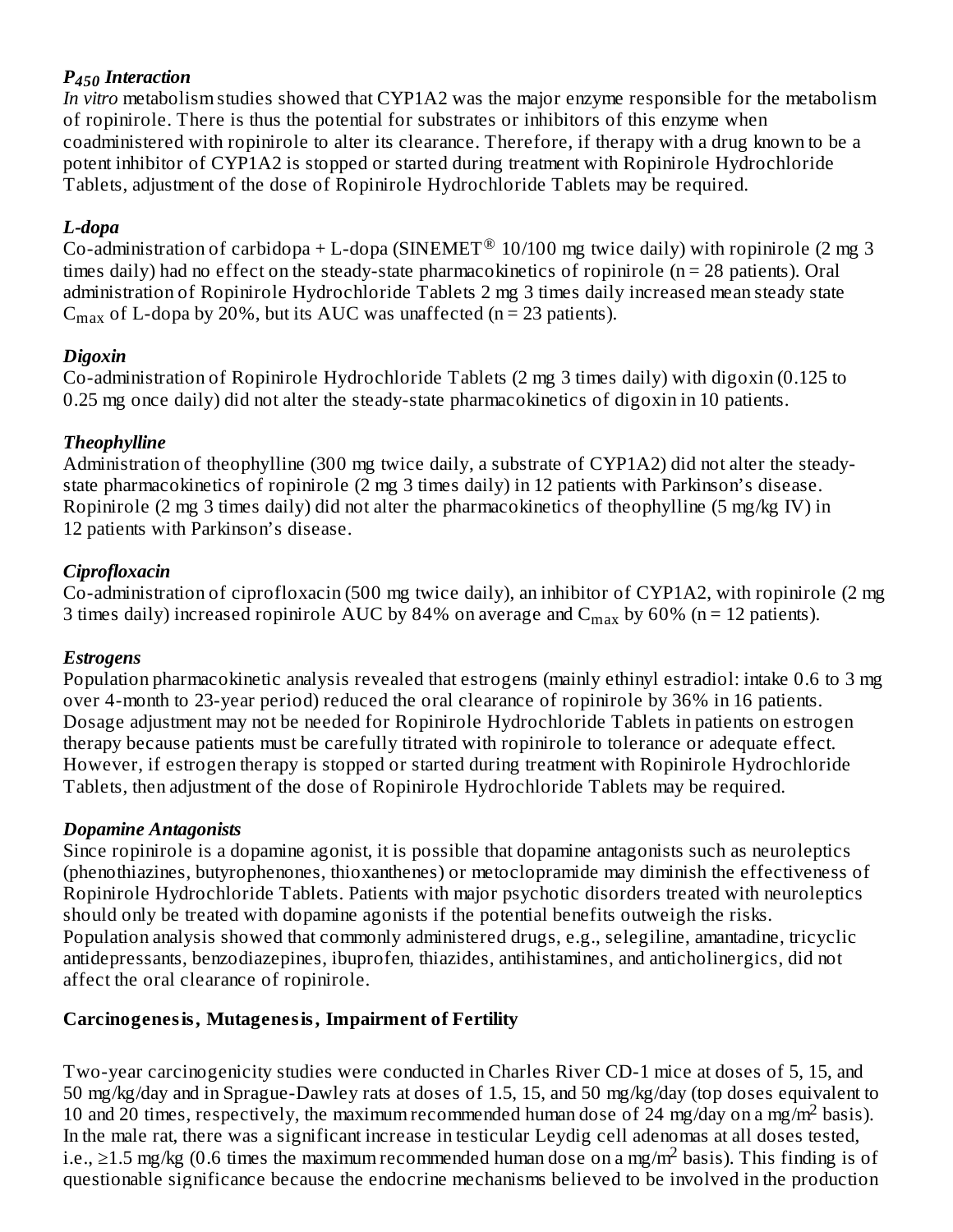$\mathbf{q}$  , the endocrine mechanisms because the endocrine mechanisms believed to be involved in the production of Leydig cell hyperplasia and adenomas in rats are not relevant to humans. In the female mouse, there was an increase in benign uterine endometrial polyps at a dose of 50 mg/kg/day (10 times the maximum recommended human dose on a mg/m<sup>2</sup> basis).

Ropinirole was not mutagenic or clastogenic in the *in vitro* Ames test, the in vitro chromosome aberration test in human lymphocytes, the *in vitro* mouse lymphoma (L1578Y cells) assay, and the *in vivo* mouse micronucleus test.

When administered to female rats prior to and during mating and throughout pregnancy, ropinirole caused disruption of implantation at doses of 20 mg/kg/day (8 times the maximum recommended human dose on a mg/m<sup>2</sup> basis) or greater. This effect is thought to be due to the prolactin-lowering effect of ropinirole. In humans, chorionic gonadotropin, not prolactin, is essential for implantation. In rat studies using low doses (5 mg/kg) during the prolactin-dependent phase of early pregnancy (gestation days 0 to 8), ropinirole did not affect female fertility at dosages up to 100 mg/kg/day (40 times the maximum recommended human dose on a mg/m<sup>2</sup> basis). No effect on male fertility was observed in rats at dosages up to 125 mg/kg/day (50 times the maximum recommended human dose on a mg/m<sup>2</sup> basis).

# **Pregnancy**

# *Pregnancy Category C.*

In animal reproduction studies, ropinirole has been shown to have adverse effects on embryo-fetal development, including teratogenic effects. Ropinirole given to pregnant rats during organogenesis (20 mg/kg on gestation days 6 and 7 followed by 20, 60, 90, 120, or 150 mg/kg on gestation days 8 through 15) resulted in decreased fetal body weight at 60 mg/kg/day, increased fetal death at 90 mg/kg/day, and digital malformations at 150 mg/kg/day (24, 36, and 60 times the maximum recommended human dose on a mg/m<sup>2</sup> basis, respectively). The combined administration of ropinirole (10 mg/kg/day, 8 times the maximum recommended human dose on a mg/m<sup>2</sup> basis) and L-dopa (250 mg/kg/day) to pregnant rabbits during organogenesis produced a greater incidence and severity of fetal malformations (primarily digit defects) than were seen in the offspring of rabbits treated with Ldopa alone. No indication of an effect on development of the conceptus was observed in rabbits when a maternally toxic dose of ropinirole was administered alone (20 mg/kg/day, 16 times the maximum recommended human dose on a mg/m<sup>2</sup> basis). In a perinatal-postnatal study in rats, 10 mg/kg/day (4 times the maximum recommended human dose on a mg/m<sup>2</sup> basis) of ropinirole impaired growth and development of nursing offspring and altered neurological development of female offspring.

There are no adequate and well-controlled studies using Ropinirole Hydrochloride Tablets in pregnant women. Ropinirole Hydrochloride Tablets should be used during pregnancy only if the potential benefit outweighs the potential risk to the fetus.

# **Nursing Mothers**

Ropinirole Hydrochloride Tablets inhibit prolactin secretion in humans and could potentially inhibit lactation.

Studies in rats have shown that Ropinirole Hydrochloride Tablets and/or its metabolite(s) is excreted in breast milk. It is not known whether this drug is excreted in human milk. Because many drugs are excreted in human milk and because of the potential for serious adverse reactions in nursing infants from Ropinirole Hydrochloride Tablets, a decision should be made whether to discontinue nursing or to discontinue the drug, taking into account the importance of the drug to the mother.

# **Pediatric Us e**

Safety and effectiveness in the pediatric population have not been established.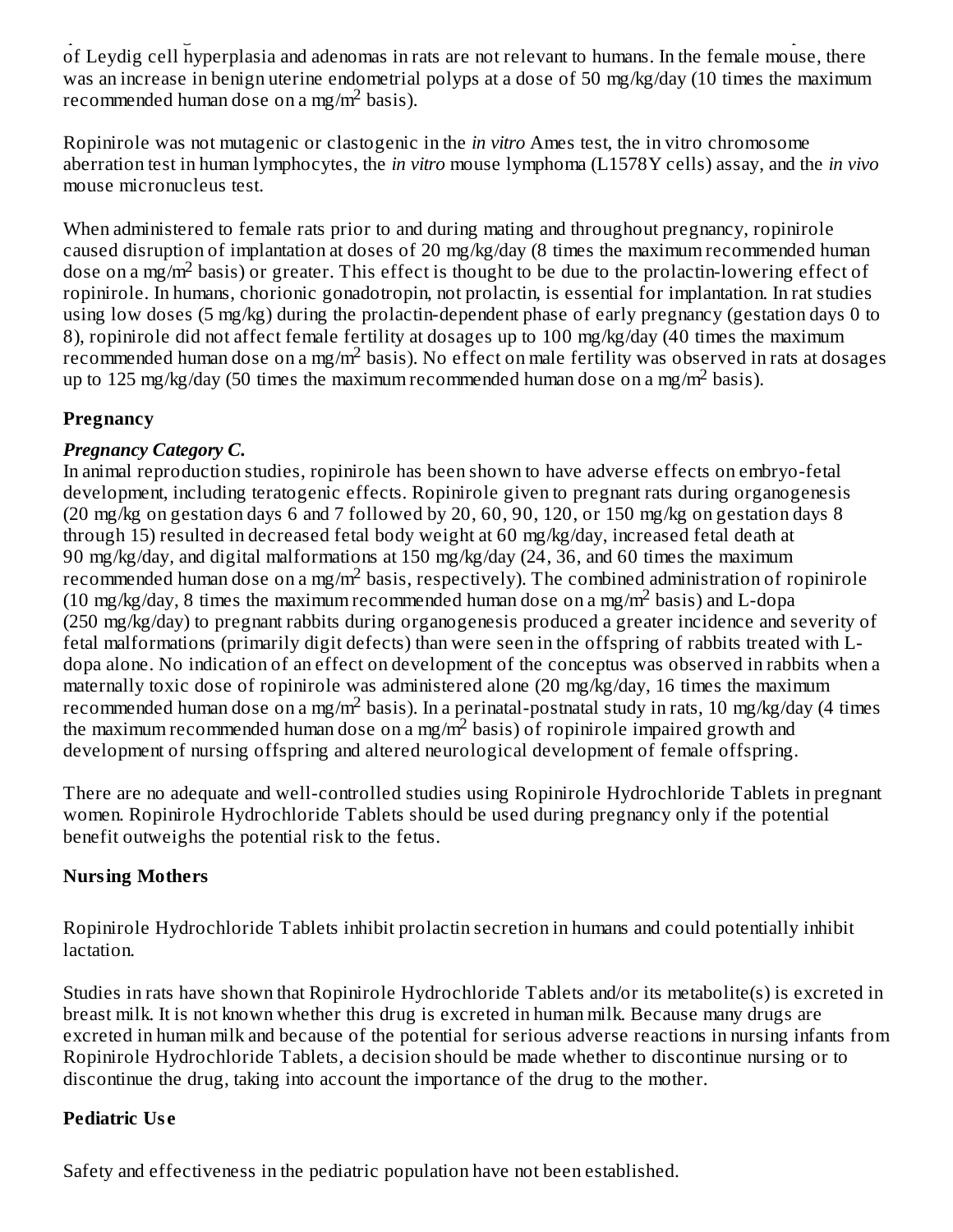### **ADVERSE REACTIONS**

#### **Parkinson's Dis eas e**

During the premarketing development of Ropinirole Hydrochloride Tablets, patients received Ropinirole Hydrochloride Tablets either without L-dopa (early Parkinson's disease studies) or as concomitant therapy with L-dopa (advanced Parkinson's disease studies). Because these 2 populations may have differential risks for various adverse events, this section will, in general, present adverse event data for these 2 populations separately.

#### *Early Parkinson's Disease (Without L-dopa)*

The most commonly observed adverse events (>5%) in the double-blind, placebo-controlled early Parkinson's disease trials associated with the use of Ropinirole Hydrochloride Tablets (n = 157) not seen at an equivalent frequency among the placebo-treated patients ( $n = 147$ ) were, in order of decreasing incidence: nausea, dizziness, somnolence, headache, vomiting, syncope, fatigue, dyspepsia, viral infection, constipation, pain, increased sweating, asthenia, dependent/leg edema, orthostatic symptoms, abdominal pain, pharyngitis, confusion, hallucinations, urinary tract infections, and abnormal vision.

Approximately 24% of 157 patients treated with Ropinirole Hydrochloride Tablets who participated in the double-blind, placebo-controlled early Parkinson's disease (without L-dopa) trials discontinued treatment due to adverse events compared to 13% of 147 patients who received placebo. The adverse events most commonly causing discontinuation of treatment by patients treated with Ropinirole Hydrochloride Tablets were: nausea (6.4%), dizziness (3.8%), aggravated Parkinson's disease (1.3%), hallucinations (1.3%), somnolence (1.3%), vomiting (1.3%), and headache (1.3%). Of these, hallucinations appear to be dose-related. While other adverse events leading to discontinuation may be dose-related, the titration design utilized in these trials precluded an adequate assessment of the dose response. For example, in the larger of the 2 trials described in **CLINICAL PHARMACOLOGY: Clinical Trials**, the difference in the rate of discontinuations emerged only after 10 weeks of treatment, suggesting, although not proving, that the effect could be related to dose.

#### *Adverse Event Incidence in Controlled Clinical Studies*

**Table 2** lists treatment-emergent adverse events that occurred in ≥2% of patients with early Parkinson's disease (without L-dopa) treated with Ropinirole Hydrochloride Tablets participating in the doubleblind, placebo-controlled studies and were numerically more common in the group treated with Ropinirole Hydrochloride Tablets. In these studies, either Ropinirole Hydrochloride Tablets or placebo was used as early therapy (i.e., without L-dopa).

The prescriber should be aware that these figures cannot be used to predict the incidence of adverse events in the course of usual medical practice where patient characteristics and other factors differ from those that prevailed in the clinical studies. Similarly, the cited frequencies cannot be compared with figures obtained from other clinical investigations involving different treatments, uses, and investigators. However, the cited figures do provide the prescribing physician with some basis for estimating the relative contribution of drug and non-drug factors to the adverse-events incidence rate in the population studied.

### **Table 2. Treatment-Emergent Advers e Event \* Incidence in Double-Blind, Placebo-Controlled Early Parkinson's Dis eas e (Without L-dopa) Trials (Events ≥2% of Patients Treated With Ropinirole Hydrochloride Tablets and Numerically More Frequent Than the Placebo Group)**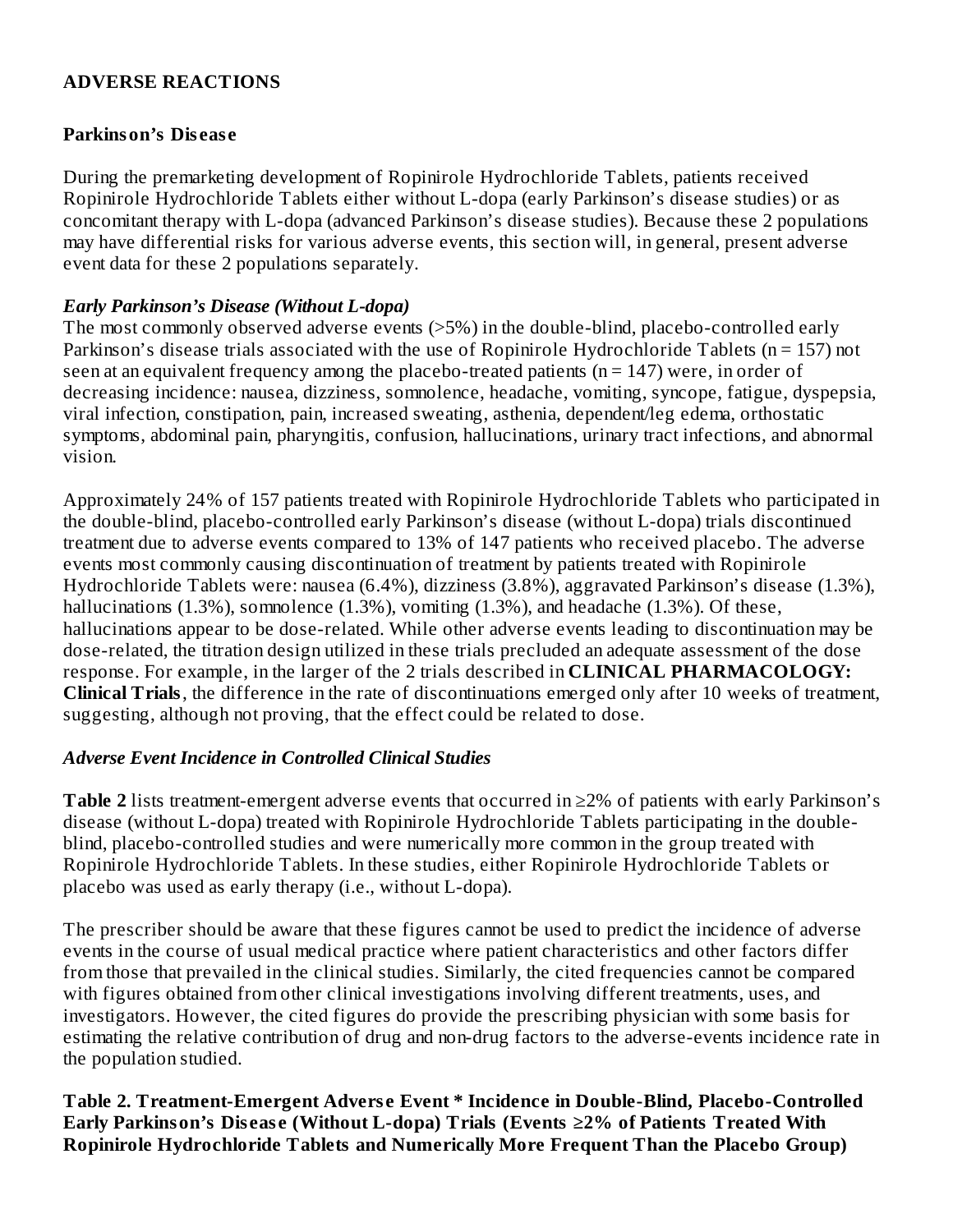|                                   | Ropinirole Hydrochloride Tablets | Placebo         |
|-----------------------------------|----------------------------------|-----------------|
| Adverse Experience                | $(n = 157)$                      | $(n = 147)$     |
|                                   | (%)                              | (%)             |
| Autonomic nervous system          |                                  |                 |
| Flushing                          | 3                                | 1               |
| Dry mouth                         | 5                                | 3               |
| Increased sweating                | 6                                | $\overline{4}$  |
| Body as a whole                   |                                  |                 |
| Asthenia                          | 6                                | 1               |
| Chest pain                        | 4                                | 2               |
| Dependent edema                   | 6                                | 3               |
| Leg edema                         |                                  |                 |
| Fatigue                           | 11                               | 4               |
| Malaise                           | 3                                |                 |
| Pain                              | 8                                | $\overline{4}$  |
| Cardiovascular general            |                                  |                 |
| Hypertension                      | 5                                | 3               |
| Hypotension                       | $\overline{2}$                   | $\overline{0}$  |
| Orthostatic symptoms              | 6                                | 5               |
| Syncope                           | 12                               |                 |
| Central/peripheral nervous system |                                  |                 |
| <b>Dizziness</b>                  | 40                               | 22              |
| Hyperkinesia                      | 2                                |                 |
| Hypesthesia                       | 4                                | $\overline{2}$  |
| Vertigo                           | $\overline{2}$                   | $\overline{0}$  |
| Gastrointestinal system           |                                  |                 |
| Abdominal pain                    | 6                                | 3               |
| Anorexia                          | 4                                | 1               |
| Dyspepsia                         | 10                               | 5               |
| Flatulence                        | 3                                | $\mathbf{1}$    |
| Nausea                            | 60                               | 22              |
| Vomiting                          | 12                               | 7               |
| Heart rate/rhythm                 |                                  |                 |
| Extrasystoles                     | 2                                |                 |
| Atrial fibrillation               | $\overline{2}$                   | $\vert 0 \vert$ |
| Palpitation                       | 3                                | $\overline{2}$  |
| Tachycardia                       | $\overline{2}$                   | $\vert 0 \vert$ |
| Metabolic/nutritional             |                                  |                 |
| Increased alkaline phosphatase    | 3                                | $\mathbf{1}$    |
| Psychiatric                       |                                  |                 |
| Amnesia                           | 3                                |                 |
| Impaired concentration            | $\overline{2}$                   | $\overline{0}$  |
| Confusion                         | 5                                |                 |
| Hallucination                     | 5                                | 1               |
| Somnolence                        | 40                               | 6               |
| Yawning                           | 3                                | $\vert 0 \vert$ |
| Reproductive male                 |                                  |                 |
| Impotence                         | $\overline{3}$                   | $\mathbf{1}$    |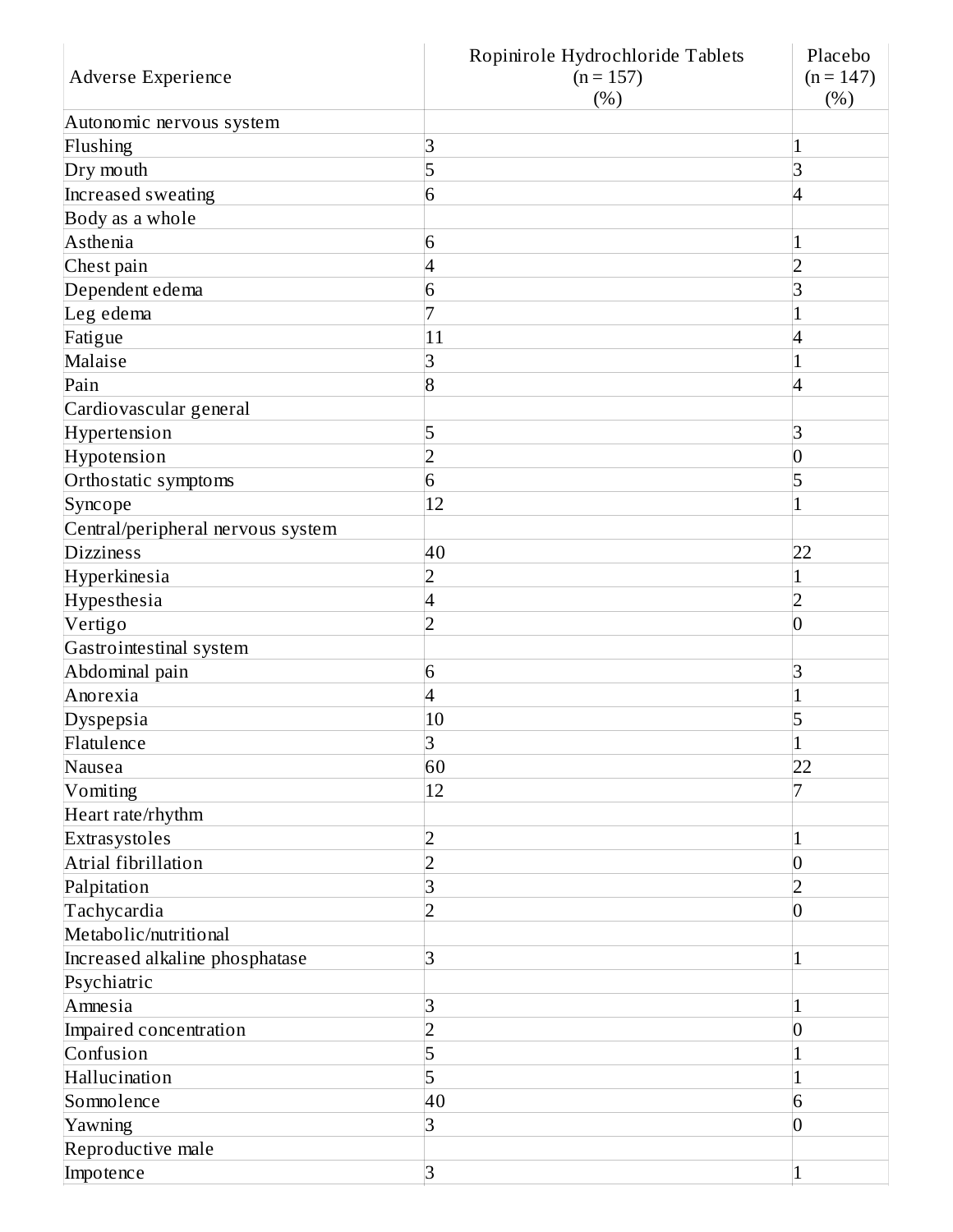| Resistance mechanism    |    |                |
|-------------------------|----|----------------|
| Viral infection         | 11 |                |
| Respiratory system      |    |                |
| <b>Bronchitis</b>       |    |                |
| Dyspnea                 |    | 0              |
| Pharyngitis             | n  | 4              |
| Rhinitis                |    | З              |
| Sinusitis               |    | Р              |
| Urinary system          |    |                |
| Urinary tract infection |    | $\overline{4}$ |
| Vascular extracardiac   |    |                |
| Peripheral ischemia     |    | 0              |
| Vision                  |    |                |
| Eye abnormality         |    |                |
| Abnormal vision         | 6  |                |
| Xerophthalmia           |    |                |

\* Patients may have reported multiple adverse experiences during the study or at discontinuation; thus, patients may be included in more than one category.

Other events reported by 1% or more of early Parkinson's disease (without L-dopa) patients treated with Ropinirole Hydrochloride Tablets, but that were equally or more frequent in the placebo group, were: headache, upper respiratory infection, insomnia, arthralgia, tremor, back pain, anxiety, dyskinesias, aggravated Parkinsonism, depression, falls, myalgia, leg cramps, paresthesias, nervousness, diarrhea, arthritis, hot flushes, weight loss, rash, cough, hyperglycemia, muscle spasm, arthrosis, abnormal dreams, dystonia, increased salivation, bradycardia, gout, basal cell carcinoma, gingivitis, hematuria, and rigors.

Among the treatment-emergent adverse events in patients treated with Ropinirole Hydrochloride Tablets, hallucinations appear to be dose-related.

The incidence of adverse events was not materially different between women and men.

*Advanced Parkinson's Disease (With L-dopa)*The most commonly observed adverse events (>5%), in the double-blind, placebo-controlled advanced Parkinson's disease (with L-dopa) trials associated with the use of Ropinirole Hydrochloride Tablets (n = 208) as an adjunct to L-dopa not seen at an equivalent frequency among the placebo-treated patients ( $n = 120$ ) were, in order of decreasing incidence: dyskinesias, nausea, dizziness, aggravated Parkinsonism, somnolence, headache, insomnia, injury, hallucinations, falls, abdominal pain, upper respiratory infection, confusion, increased sweating, vomiting, viral infection, increased drug level, arthralgia, tremor, anxiety, urinary tract infection, constipation, dry mouth, pain, hypokinesia, and paresthesia.

Approximately 24% of 208 patients who received Ropinirole Hydrochloride Tablets in the doubleblind, placebo-controlled advanced Parkinson's disease (with L-dopa) trials discontinued treatment due to adverse events compared to 18% of 120 patients who received placebo. The events most commonly (≥1%) causing discontinuation of treatment by patients treated with Ropinirole Hydrochloride Tablets were: dizziness (2.9%), dyskinesias (2.4%), vomiting (2.4%), confusion (2.4%), nausea (1.9%), hallucinations (1.9%), anxiety (1.9%), and increased sweating (1.4%). Of these, hallucinations and dyskinesias appear to be dose-related.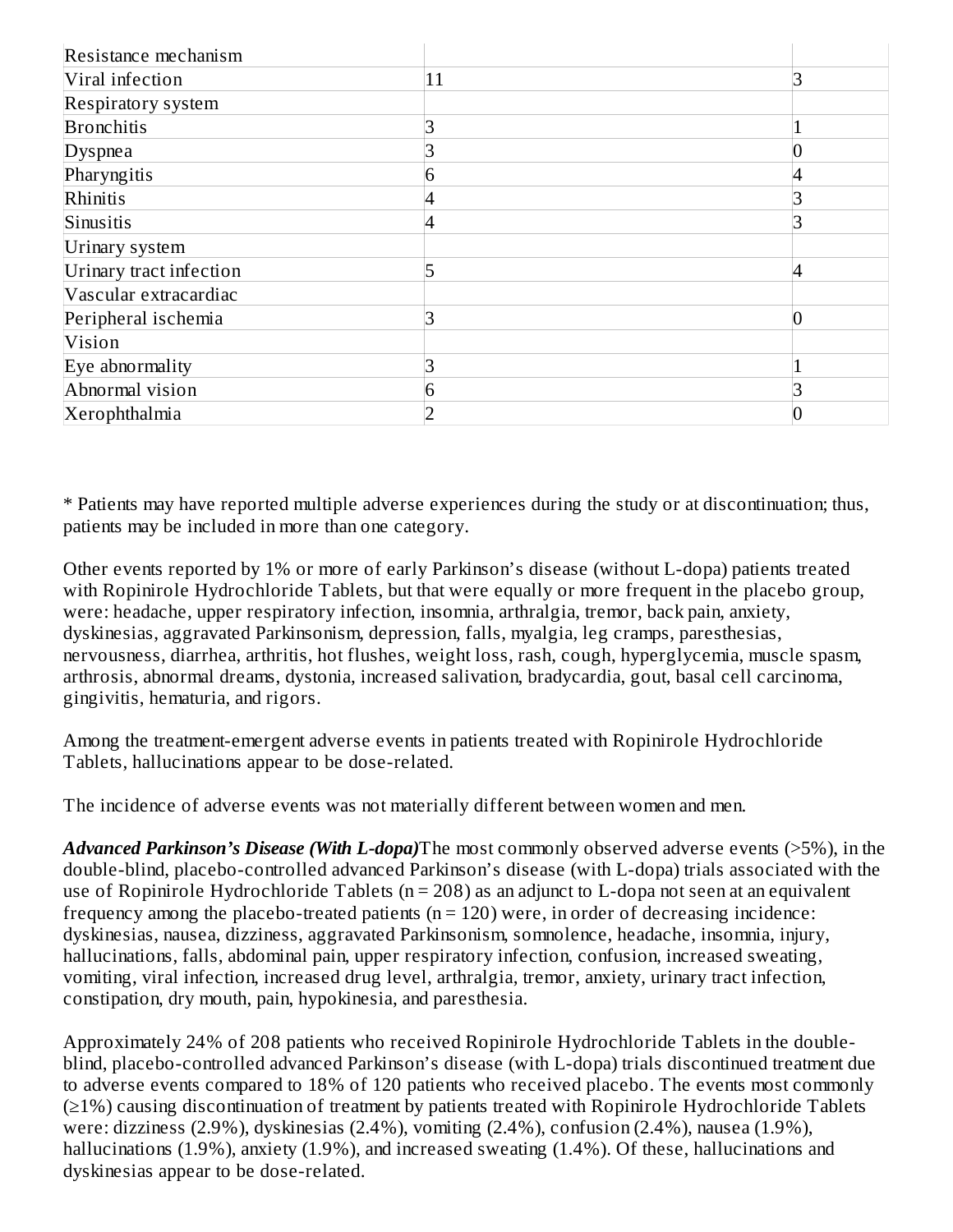### *Adverse Event Incidence in Controlled Clinical Studies*

**Table 3** lists treatment-emergent adverse events that occurred in ≥2% of patients with advanced Parkinson's disease (with L-dopa) treated with Ropinirole Hydrochloride Tablets who participated in the double-blind, placebo-controlled studies and were numerically more common in the group treated with Ropinirole Hydrochloride Tablets. In these studies, either Ropinirole Hydrochloride Tablets or placebo was used as an adjunct to L-dopa. Adverse events were usually mild or moderate in intensity. The prescriber should be aware that these figures cannot be used to predict the incidence of adverse events in the course of usual medical practice where patient characteristics and other factors differ from those that prevailed in the clinical studies. Similarly, the cited frequencies cannot be compared with figures obtained from other clinical investigations involving different treatments, uses, and investigators. However, the cited figures do provide the prescribing physician with some basis for estimating the relative contribution of drug and non-drug factors to the adverse events incidence rate in the population studied.

#### **Table 3. Treatment-Emergent Advers e Event\* Incidence in Double-Blind, Placebo-Controlled Advanced Parkinson's Dis eas e (With L-dopa) Trials (Events ≥2% of Patients Treated With Ropinirole Hydrochloride Tablets and Numerically More Frequent Than the Placebo Group)**

| Adverse Experience                | Ropinirole Hydrochloride Tablets<br>$(n = 208)$<br>(%) | Placebo<br>$(n = 120)$<br>(%) |
|-----------------------------------|--------------------------------------------------------|-------------------------------|
| Autonomic nervous system          |                                                        |                               |
| Dry mouth                         | 5                                                      | 1                             |
| Increased sweating                |                                                        | $\overline{2}$                |
| Body as a whole                   |                                                        |                               |
| Increased drug level              |                                                        | 3                             |
| Pain                              | 5                                                      | 3                             |
| Cardiovascular general            |                                                        |                               |
| Hypotension                       | $\overline{2}$                                         | 1                             |
| Syncope                           | 3                                                      | $\overline{2}$                |
| Central/peripheral nervous system |                                                        |                               |
| <b>Dizziness</b>                  | 26                                                     | 16                            |
| Dyskinesia                        | 34                                                     | 13                            |
| Falls                             | 10                                                     | 7                             |
| Headache                          | 17                                                     | 12                            |
| Hypokinesia                       | 5                                                      | 4                             |
| Paresis                           | 3                                                      | 0                             |
| Paresthesia                       | 5                                                      | 3                             |
| Tremor                            | 6                                                      | 3                             |
| Gastrointestinal system           |                                                        |                               |
| Abdominal pain                    | 9                                                      | $\overline{8}$                |
| Constipation                      | 6                                                      | 3                             |
| Diarrhea                          | 5                                                      | 3                             |
| Dysphagia                         | 2                                                      | 1                             |
| Flatulence                        | $\overline{2}$                                         | 1                             |
| Nausea                            | 30                                                     | 18                            |
| Increased saliva                  | 2                                                      |                               |
| Vomiting                          | 7                                                      | $\vert 4$                     |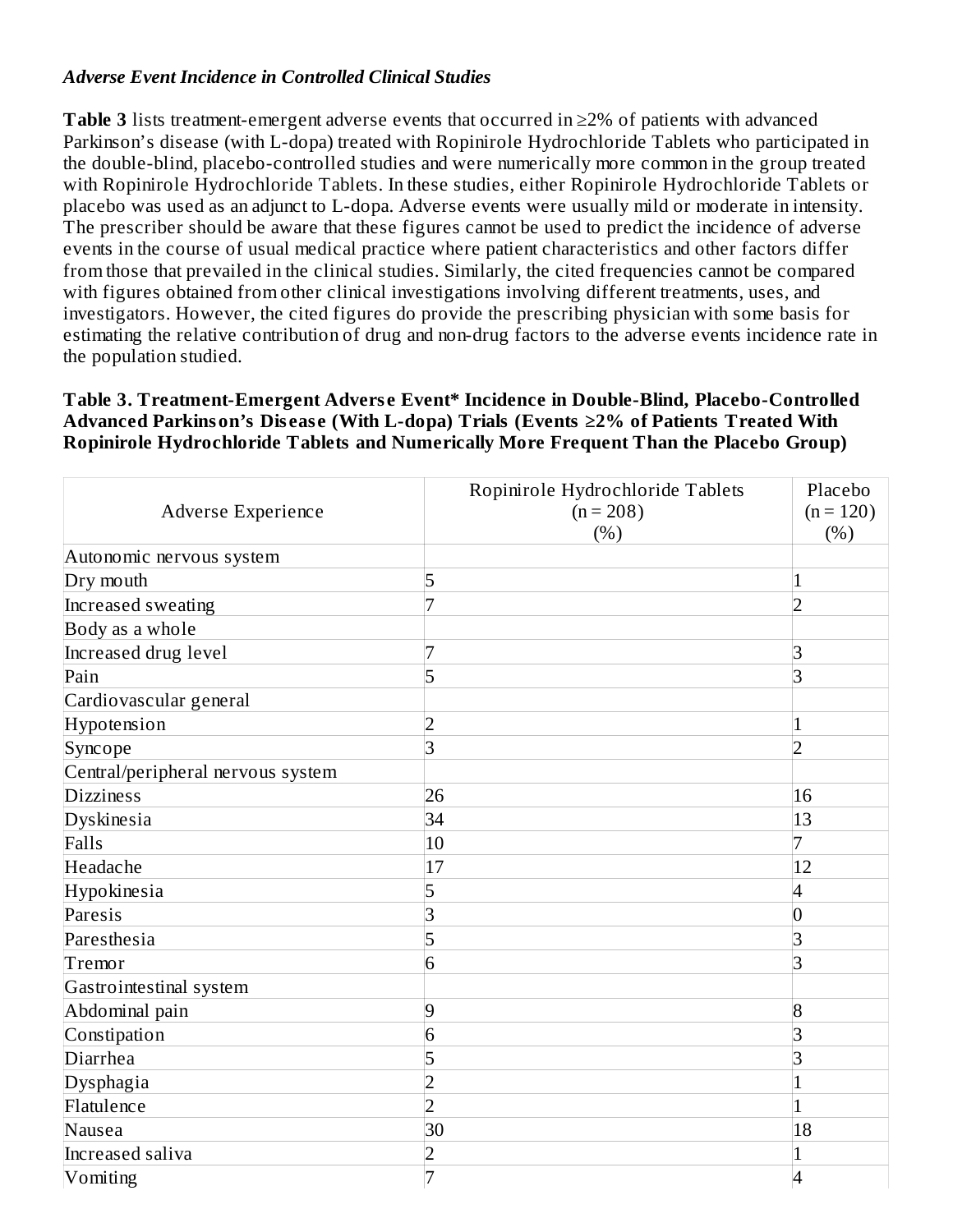| Metabolic/nutritional             |                |                |
|-----------------------------------|----------------|----------------|
| Weight decrease                   | $\overline{2}$ |                |
| Musculoskeletal system            |                |                |
| Arthralgia                        | 7              | 5              |
| Arthritis                         | 3              |                |
| Psychiatric                       |                |                |
| Amnesia                           | 5              | 1              |
| Anxiety                           | 6              | 3              |
| Confusion                         | 9              | 2              |
| Abnormal dreaming                 | 3              | $\overline{2}$ |
| Hallucinations                    | 10             | 4              |
| Nervousness                       | 5              | 3              |
| Somnolence                        | 20             | $\overline{8}$ |
| Red blood cell                    |                |                |
| Anemia                            | $\overline{2}$ | $\overline{0}$ |
| Resistance mechanism              |                |                |
| Upper respiratory tract infection | 9              | $\overline{8}$ |
| Respiratory system                |                |                |
| Dyspnea                           | 3              | $\overline{2}$ |
| Urinary system                    |                |                |
| Pyuria                            | $\overline{2}$ | 1              |
| Urinary incontinence              | $\overline{2}$ | 1              |
| Urinary tract infection           | 6              | 3              |
| Vision                            |                |                |
| Diplopia                          | $\overline{2}$ |                |

\* Patients may have reported multiple adverse experiences during the study or at discontinuation; thus, patients may be included in more than one category.

Other events reported by 1% or more of patients treated with both Ropinirole Hydrochloride Tablets and L-dopa, but equally or more frequent in the placebo/L-dopa group, were: myocardial infarction, orthostatic symptoms, virus infections, asthenia, dyspepsia, myalgia, back pain, depression, leg cramps, fatigue, rhinitis, chest pain, hematuria, vertigo, tinnitus, leg edema, hot flushes, abnormal gait, hyperkinesia, and pharyngitis.

Among the treatment-emergent adverse events in patients treated with Ropinirole Hydrochloride Tablets, hallucinations and dyskinesias appear to be dose-related.

### **Restless Legs Syndrome**

The most commonly observed adverse events (>5%) in the 12-week double-blind, placebo-controlled trials in the treatment of Restless Legs Syndrome with Ropinirole Hydrochloride Tablets (n = 496) and at least twice the rate for placebo-treated patients ( $n = 500$ ) were, in order of decreasing incidence: nausea, somnolence, vomiting, dizziness, and fatigue (see **Table 4**). Occurrences of nausea in clinical trials were generally mild to moderate in intensity (see also DOSAGE AND ADMINISTRATION: General Dosing Considerations).

Approximately 5% of 496 patients treated with Ropinirole Hydrochloride Tablets who participated in the double-blind, placebo-controlled trials in the treatment of RLS discontinued treatment due to adverse events compared to 4% of 500 patients who received placebo. The adverse events most commonly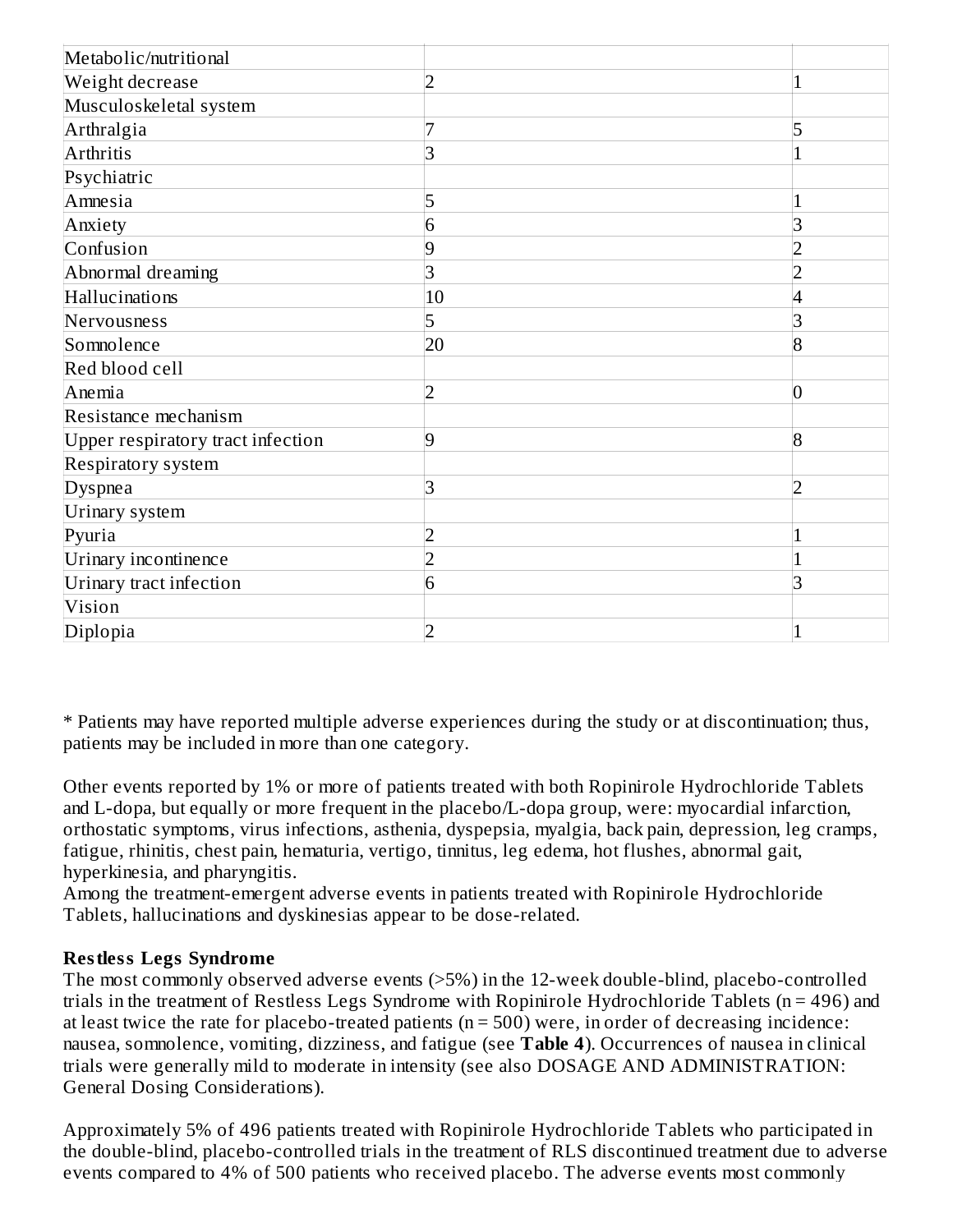causing discontinuation of treatment by patients treated with Ropinirole Hydrochloride Tablets were: nausea (1.6%), dizziness (0.8 %), and headache (0.8%).

### *Adverse Event Incidence in Controlled Clinical Studies*

**Table 4** lists treatment-emergent adverse events that occurred in ≥2% of patients with RLS treated with Ropinirole Hydrochloride Tablets participating in the 12-week double-blind, placebo-controlled studies and were numerically more common in the group treated with Ropinirole Hydrochloride Tablets.

The prescriber should be aware that these figures cannot be used to predict the incidence of adverse events in the course of usual medical practice where patient characteristics and other factors differ from those that prevailed in the clinical studies. Similarly, the cited frequencies cannot be compared with figures obtained from other clinical investigations involving different treatments, uses, and investigators. However, the cited figures do provide the prescribing physician with some basis for estimating the relative contribution of drug and non-drug factors to the adverse-events incidence rate in the population studied.

### **Table 4. Treatment-Emergent Advers e Event Incidence in Double-Blind, Placebo-Controlled RLS Trials (Events ≥2% of Patients Treated With Ropinirole Hydrochloride Tablets and Numerically More Frequent Than the Placebo Group)**

| Adverse Experience                                   | Ropinirole Hydrochloride Tablets<br>$(n = 496)$<br>(%) | Placebo<br>$(n=500)$<br>(%) |
|------------------------------------------------------|--------------------------------------------------------|-----------------------------|
| Ear and labyrinth disorders                          |                                                        |                             |
| Vertigo                                              | $\overline{2}$                                         | $\mathbf{1}$                |
| Gastrointestinal disorders                           |                                                        |                             |
| Nausea                                               | 40                                                     | 8                           |
| Vomiting                                             | 11                                                     | $\overline{2}$              |
| Diarrhea                                             | 5                                                      | 3                           |
| Dyspepsia                                            | 4                                                      | 3                           |
| Dry mouth                                            | 3                                                      | $\overline{2}$              |
| Abdominal pain upper                                 | 3                                                      | $\mathbf{1}$                |
| General disorders and administration site conditions |                                                        |                             |
| Fatigue                                              | $\overline{8}$                                         | $\overline{4}$              |
| Edema peripheral                                     | $\overline{2}$                                         | $\mathbf{1}$                |
| Infections and infestations                          |                                                        |                             |
| Nasopharyngitis                                      | 9                                                      | 8                           |
| Influenza                                            | 3                                                      | $\overline{2}$              |
| Musculoskeletal and connective tissue disorders      |                                                        |                             |
| Arthralgia                                           | 4                                                      | 3                           |
| Muscle cramps                                        | 3                                                      | $\overline{2}$              |
| Pain in extremity                                    | 3                                                      | $\overline{2}$              |
| Nervous system disorders                             |                                                        |                             |
| Somnolence                                           | 12                                                     | 6                           |
| <b>Dizziness</b>                                     | 11                                                     | 5                           |
| Paresthesia                                          | 3                                                      | $\mathbf{1}$                |
| Respiratory, thoracic, and mediastinal disorders     |                                                        |                             |
| Cough                                                | 3                                                      | $\overline{2}$              |
| Nasal congestion                                     | $\overline{2}$                                         | $\overline{1}$              |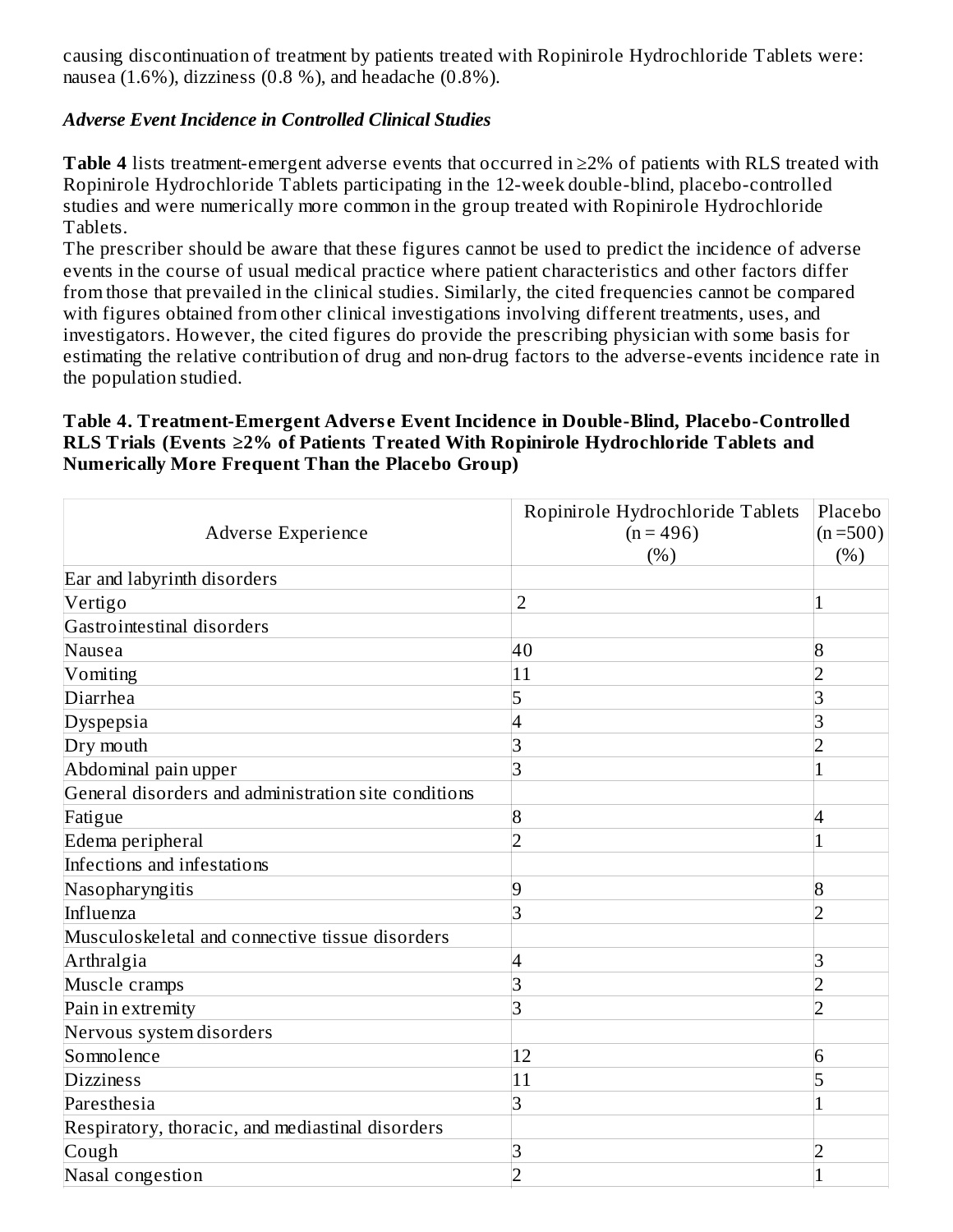Other events reported by 2% or more of patients treated with Ropinirole Hydrochloride Tablets, but equally or more frequent in the placebo group, were headache, insomnia, restless legs syndrome, upper respiratory tract infection, back pain, and sinusitis.

### **Other Advers e Events Obs erved During All Phas e 2/3 Clinical Trials for Parkinson's Dis eas e**

Ropinirole Hydrochloride Tablets have been administered to 1,599 individuals in clinical trials. During these trials, all adverse events were recorded by the clinical investigators using terminology of their own choosing. To provide a meaningful estimate of the proportion of individuals having adverse events, similar types of events were grouped into a smaller number of standardized categories using modified WHOART dictionary terminology. These categories are used in the listing below. The frequencies presented represent the proportion of the 1,599 individuals exposed to Ropinirole Hydrochloride Tablets who experienced events of the type cited on at least 1 occasion while receiving Ropinirole Hydrochloride Tablets. All reported events that occurred at least twice (or once for serious or potentially serious events), except those already listed above, trivial events, and terms too vague to be meaningful, are included without regard to determination of a causal relationship to Ropinirole Hydrochloride Tablets, except that events very unlikely to be drug-related have been deleted.

Events are further classified within body system categories and enumerated in order of decreasing frequency using the following definitions: frequent adverse events are defined as those occurring in at least 1/100 patients and infrequent adverse events are those occurring in 1/100 to 1/1,000 patients and rare events are those occurring in fewer than 1/1,000 patients.

#### *Body as a Whole*

*Infrequent***:** Cellulitis, peripheral edema, fever, influenza-like symptoms, enlarged abdomen, precordial chest pain, and generalized edema. *Rare***:** Ascites.

#### *Cardiovascular*

*Infrequent***:** Cardiac failure, bradycardia, tachycardia, supraventricular tachycardia, angina pectoris, bundle branch block, cardiac arrest, cardiomegaly, aneurysm, mitral insufficiency. *Rare***:** Ventricular tachycardia.

#### *Central/Peripheral Nervous System*

*Frequent***:** Neuralgia. *Infrequent***:** Involuntary muscle contractions, hypertonia, dysphonia, abnormal coordination, extrapyramidal disorder, migraine, choreoathetosis, coma, stupor, aphasia, convulsions, hypotonia, peripheral neuropathy, paralysis. *Rare***:** Grand mal convulsions, hemiparesis, hemiplegia.

#### *Endocrine*

*Infrequent:* Hypothyroidism, gynecomastia, hyperthyroidism. *Rare:* Goiter, SIADH.

### *Gastrointestinal*

*Infrequent***:** Increased hepatic enzymes, bilirubinemia, cholecystitis, cholelithiasis colitis, dysphagia, periodontitis, fecal incontinence, gastroesophageal reflux, hemorrhoids, toothache, eructation, gastritis, esophagitis, hiccups, diverticulitis, duodenal ulcer, gastric ulcer, melena, duodenitis, gastrointestinal hemorrhage, glossitis, rectal hemorrhage, pancreatitis, stomatitis and ulcerative stomatitis, tongue edema. *Rare***:** Biliary pain, hemorrhagic gastritis, hematemesis, salivary duct obstruction.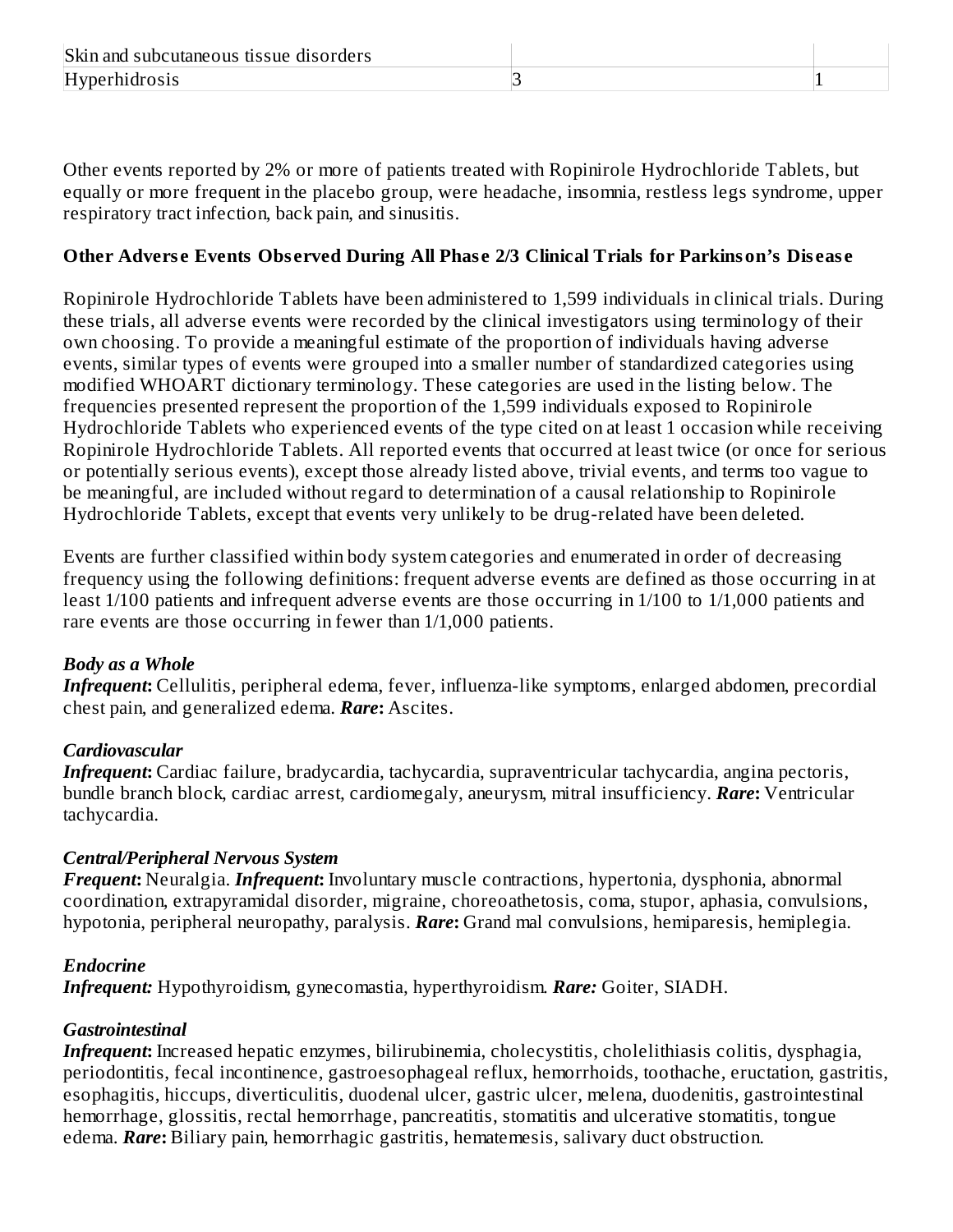# *Hematologic*

*Infrequent***:** Purpura, thrombocytopenia, hematoma, Vitamin B12 deficiency, hypochromic anemia, eosinophilia, leukocytosis, leukopenia, lymphocytosis, lymphopenia, lymphedema.

### *Metabolic/Nutritional*

*Frequent***:** Increased BUN. *Infrequent***:** Hypoglycemia, increased alkaline phosphatase, increased LDH, weight increase, hyperphosphatemia, hyperuricemia, diabetes mellitus, glycosuria, hypokalemia, hypercholesterolemia, hyperkalemia, acidosis, hyponatremia, thirst, increased CPK, dehydration. *Rare***:** Hypochloremia.

# *Musculoskeletal*

*Infrequent***:** Aggravated arthritis, tendonitis, osteoporosis, bursitis, polymyalgia rheumatica, muscle weakness, skeletal pain, torticollis. *Rare***:** Dupuytren's contracture requiring surgery.

### *Neoplasm*

*Infrequent***:** Malignant breast neoplasm. *Rare***:** Bladder carcinoma, benign brain neoplasm, esophageal carcinoma, malignant laryngeal neoplasm, lipoma, rectal carcinoma, uterine neoplasm.

# *Psychiatric*

*Infrequent:*Increased libido, agitation, apathy, impaired concentration, depersonalization, paranoid reaction, personality disorder, euphoria, delirium, dementia, delusion, emotional lability, decreased libido, manic reaction, somnambulism, aggressive reaction, neurosis. *Rare***:** Suicide attempt.

# *Genitourinary*

*Infrequent***:** Amenorrhea, vaginal hemorrhage, penile disorder, prostatic disorder, balanoposthitis, epididymitis, perineal pain, dysuria, micturition frequency, albuminuria, nocturia, polyuria, renal calculus. *Rare***:** Breast enlargement, mastitis, uterine hemorrhage, ejaculation disorder, Peyronie's disease, pyelonephritis, acute renal failure, uremia.

### *Resistance Mechanism*

*Infrequent***:** Herpes zoster, otitis media, sepsis, abscess, herpes simplex, fungal infection, genital moniliasis.

# *Respiratory*

*Infrequent***:** Asthma, epistaxis, laryngitis, pleurisy, pulmonary edema.

# *Skin/Appendage*

*Infrequent***:** Pruritus, dermatitis, eczema, skin ulceration, alopecia, skin hypertrophy, skin discoloration, urticaria, fungal dermatitis, furunculosis, hyperkeratosis, photosensitivity reaction, psoriasis, maculopapular rash, psoriaform rash, seborrhea.

# *Special Senses*

*Infrequent***:** Tinnitus, earache, decreased hearing, abnormal lacrimation, conjunctivitis, blepharitis, glaucoma, abnormal accommodation, blepharospasm, eye pain, photophobia. *Rare***:** Scotoma.

# *Vascular Extracardiac*

*Infrequent***:** Varicose veins, phlebitis, peripheral gangrene. *Rare*: Limb embolism, pulmonary embolism, gangrene, subarachnoid hemorrhage, deep thrombophlebitis, leg thrombophlebitis, thrombosis.

# *Falling Asleep During Activities of Daily Living*

Patients treated with Ropinirole Hydrochloride Tablets have reported falling asleep while engaged in activities of daily living, including operation of a motor vehicle which sometimes resulted in accidents (see bolded WARNING).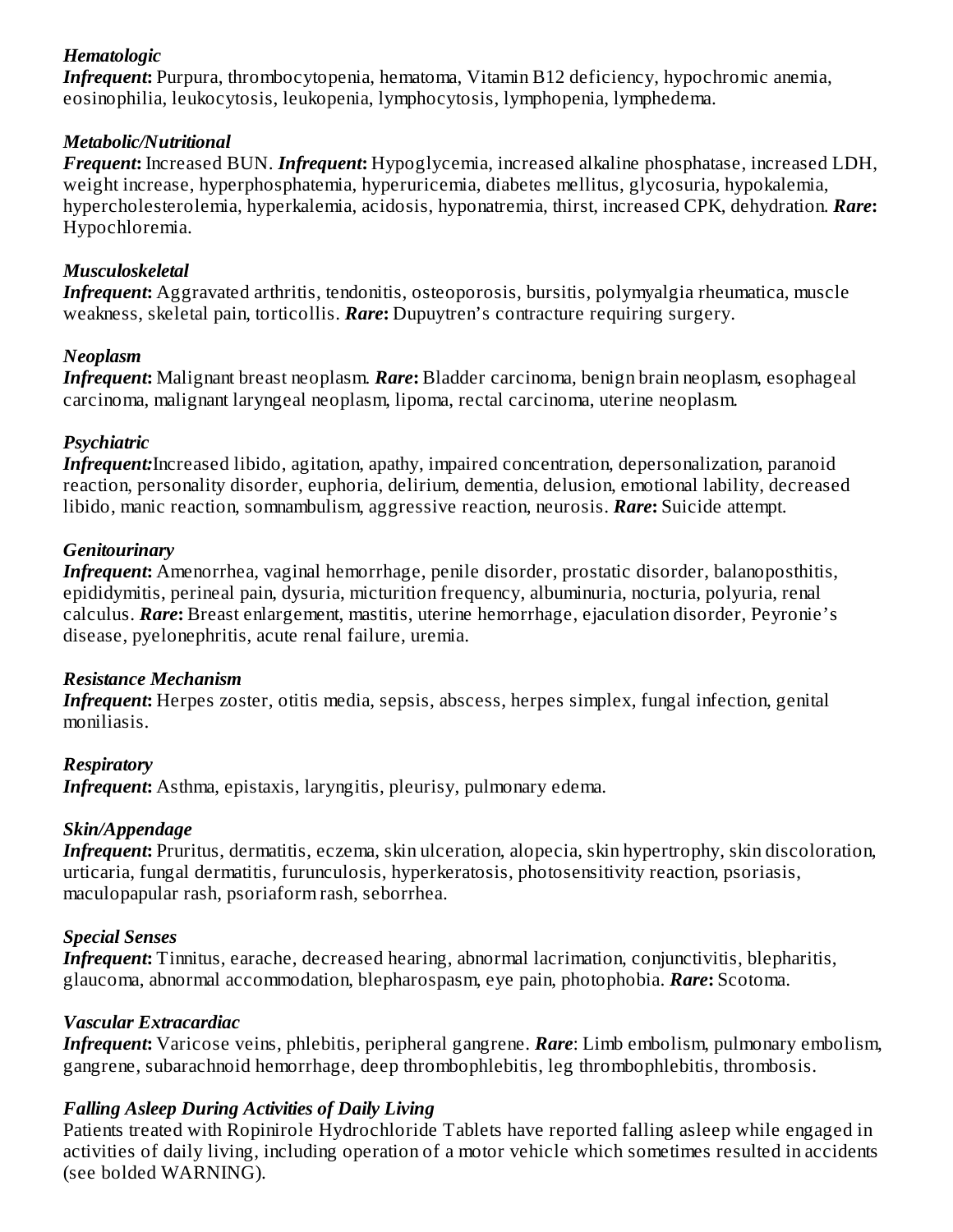### **Other Advers e Events Obs erved During Phas e 2/3 Clinical Trials for RLS**

Ropinirole Hydrochloride Tablets has been administered to 911 individuals in clinical trials. During these trials, all adverse events were recorded by the clinical investigators using terminology of their own choosing. To provide a meaningful estimate of the proportion of individuals having adverse events, similar types of events were grouped into a smaller number of standardized categories using MedDRA dictionary terminology. These categories are used in the listing below. The frequencies presented represent the proportion of the 911 individuals exposed to Ropinirole Hydrochloride Tablets who experienced events of the type cited on at least one occasion while receiving Ropinirole Hydrochloride Tablets. All reported events that occurred at least twice (or once for serious or potentially serious events), except those already listed, trivial events, and terms too vague to be meaningful, are included without regard to determination of a causal relationship to Ropinirole Hydrochloride Tablets, except that events very unlikely to be drug-related have been deleted.

Events are further classified within body system categories and enumerated in order of decreasing frequency using the following definitions: frequent adverse events are defined as those occurring in at least 1/100 patients and infrequent adverse events are those occurring in 1/100 to 1/1,000 patients.

#### *Blood and Lymphatic System Disorders*

*Infrequent***:** Anemia, lymphadenopathy.

### *Cardiac Disorders*

*Frequent:* Palpitations. *Infrequent***:** Acute coronary syndrome, angina pectoris, angina unstable, bradycardia, cardiac failure, cardiovascular disorder, coronary artery disease, myocardial infarction, sick sinus syndrome, tachycardia.

### *Congenital, Familial, and Genetic Disorders*

*Infrequent:* Pigmented nevus.

### *Ear and Labyrinth Disorders*

*Infrequent***:** Ear pain, middle ear effusion, tinnitus.

#### *Endocrine Disorders*

*Infrequent***:** Goiter, hypothyroidism.

#### *Eye Disorders*

*Infrequent*: Blepharitis, conjunctival hemorrhage, conjunctivitis, eye irritation, eye pain, keratoconjunctivitis sicca, vision blurred, visual acuity reduced, visual disturbance.

#### *Gastrointestinal Disorders*

*Frequent***:** Abdominal pain, constipation, gastroesophageal reflux disease, stomach discomfort, toothache. *Infrequent***:** Abdominal adhesions, abdominal discomfort, abdominal distension, abdominal pain lower, duodenal ulcer, dysphagia, eructation, flatulence, gastric disorder, gastric hemorrhage, gastric polyps, gastric ulcer, gastritis, gastrointestinal pain, hematemesis, hemorrhoids, hiatus hernia, intestinal obstruction, irritable bowel syndrome, loose stools, mouth ulceration, pancreatitis acute, peptic ulcer, rectal hemorrhage, reflux esophagitis.

### *General Disorders and Administration Site Conditions*

*Frequent***:** Asthenia, chest pain, influenza-like illness, rigors. *Infrequent***:** Chest discomfort, feeling cold, feeling hot, hunger, lethargy, malaise, edema, pain, pyrexia.

#### *Hepatobiliary Disorders*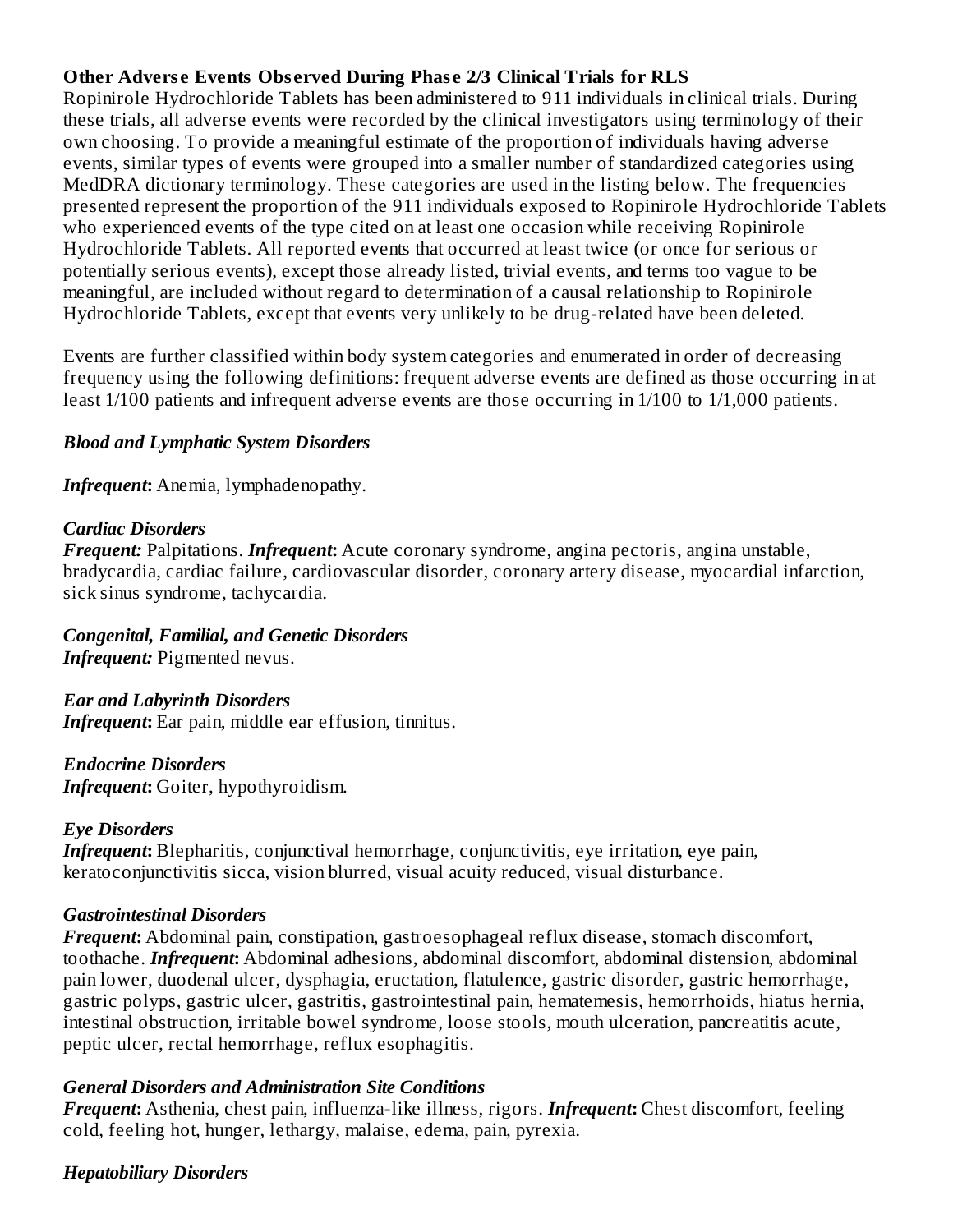*Infrequent:* Cholecystitis, cholelithiasis, ischemic hepatitis.

#### *Immune System Disorders Infrequent***:** Hypersensitivity.

# *Infections and Infestations*

*Frequent***:** Bronchitis, gastroenteritis, gastroenteritis viral, lower respiratory tract infection, rhinitis, tooth abscess, urinary tract infection. *Infrequent***:** Appendicitis, bacterial infection, bladder infection, bronchitis acute, candidiasis, cellulitis, cystitis, diarrhea infectious, diverticulitis, ear infection, folliculitis, fungal infection, gastrointestinal infection, herpes simplex, infected cyst, laryngitis, localized infection, mastitis, otitis externa, otitis media, pharyngitis, pneumonia, postoperative infection, respiratory tract infection, tonsillitis, tooth infection, vaginal candidiasis, vaginal infection, vaginal mycosis, viral infection, viral upper respiratory tract infection, wound infection.

# *Injury, Poisoning, and Procedural Complications*

*Infrequent:* Concussion, lower limb fracture, post procedural hemorrhage, road traffic accident.

# *Investigations*

*Infrequent***:** Blood cholesterol increased, blood iron decreased, blood pressure increased, blood urine present, hemoglobin decreased, heart rate increased, protein urine present, weight decreased, weight increased.

# *Metabolism and Nutrition Disorders*

*Infrequent*: Anorexia, decreased appetite, diabetes mellitus non-insulin-dependent, fluid retention, gout, hypercholesterolemia.

# *Musculoskeletal and Connective Tissue Disorders*

*Frequent***:** Muscle spasms, musculoskeletal stiffness, myalgia, neck pain, osteoarthritis, tendonitis. *Infrequent*: Arthritis, aseptic necrosis bone, bone pain, bone spur, bursitis, groin pain, intervertebral disc degeneration, intervertebral disc protrusion, joint stiffness, joint swelling, localized osteoarthritis, monoarthritis, muscle contracture, muscle tightness, muscle twitching, osteoporosis, rotator cuff syndrome, sacroiliitis, synovitis.

# *Neoplasms Benign, Malignant, and Unspecified*

*Infrequent***:** Anaplastic thyroid cancer, angiomyolipoma, basal cell carcinoma, breast cancer, gastric cancer, gastrointestinal stromal tumor, malignant melanoma, prostate cancer, skin papilloma, squamous cell carcinoma, uterine leiomyoma.

# *Nervous System Disorders*

*Frequent***:** Hypoesthesia, migraine. *Infrequent***:** Amnesia, aphasia, ataxia, balance disorder, benign intracranial hypertension, burning sensation, carpal tunnel syndrome, disturbance in attention, dizziness postural, dysgeusia, dyskinesia, head discomfort, hyperesthesia, hypersomnia, lethargy, loss of consciousness, memory impairment, migraine with aura, migraine without aura, neuralgia, sciatica, sedation, sinus headache, sleep apnea syndrome, syncope vasovagal, tension headache, transient ischemic attack, tremor.

# *Psychiatric Disorders*

*Frequent***:** Anxiety, depression, irritability, sleep disorder. *Infrequent***:** Abnormal dreams, agitation, bruxism, confusional state, depressed mood, disorientation, early morning awakening, libido decreased, loss of libido, mood swings, nervousness, nightmare, panic attack, stress symptoms, tension.

# *Renal and Urinary Disorders*

*Infrequent***:** Dysuria, hematuria, hypertonic bladder, micturition disorder, nephrolithiasis, nocturia,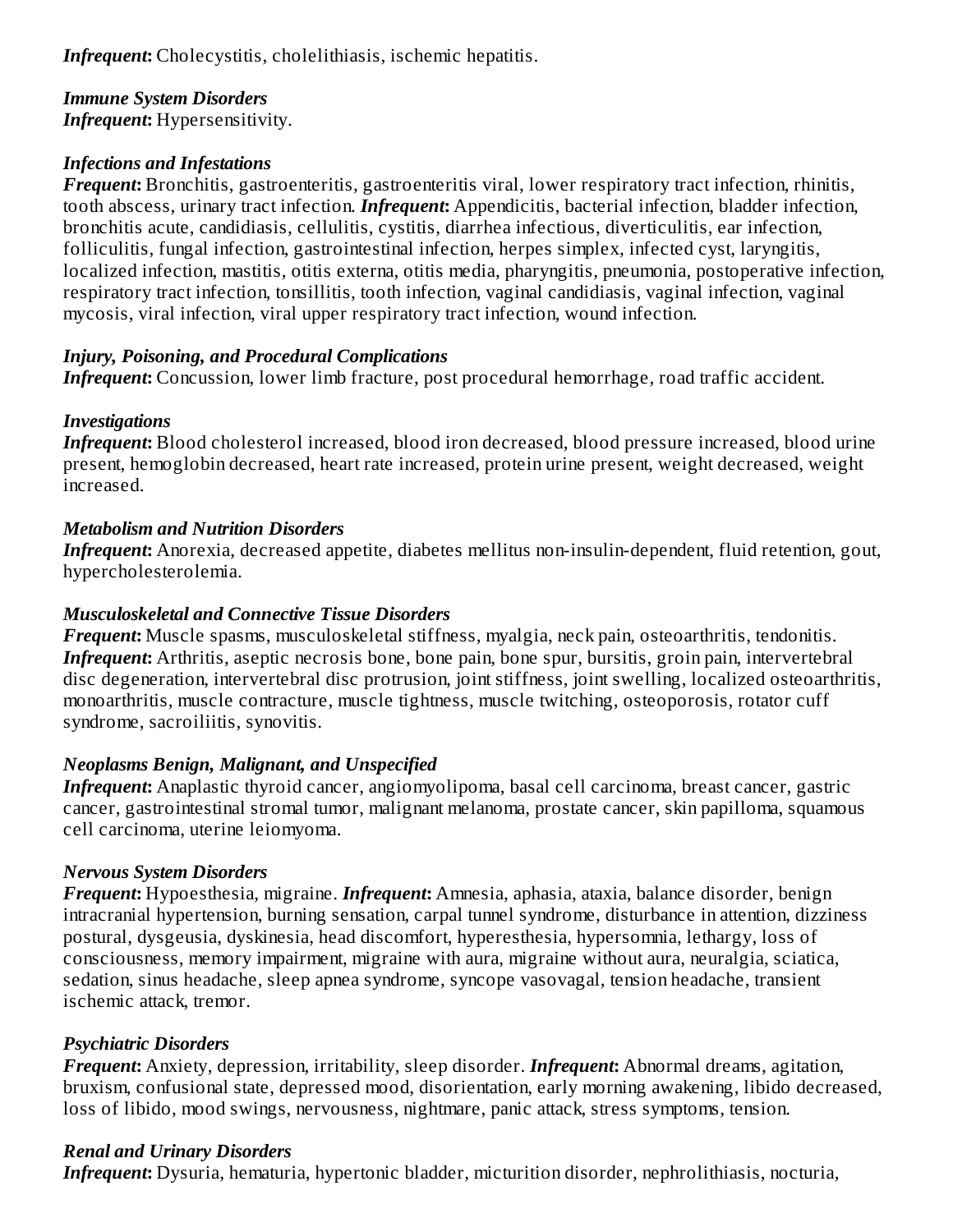pollakiuria, proteinuria, urinary retention.

### *Reproductive System and Breast Disorders*

*Frequent***:** Erectile dysfunction. *Infrequent***:** Breast cyst, dysmenorrhea, menorrhagia, pelvic peritoneal adhesions, postmenopausal hemorrhage, premenstrual syndrome, prostatitis.

### *Respiratory, Thoracic and Mediastinal Disorders*

*Frequent***:** Asthma, pharyngolaryngeal pain. *Infrequent***:** Dry throat, dyspnea, epistaxis, hemoptysis, hoarseness, interstitial lung disease, nasal mucosal disorder, nasal polyps, respiratory tract congestion, rhinorrhea, sinus congestion, sneezing, wheezing, yawning.

### *Skin and Subcutaneous Tissue Disorders*

*Frequent***:** Night sweats, rash. *Infrequent***:** Acne, actinic keratosis, alopecia, cold sweat, dermatitis, dermatitis allergic, dermatitis contact, eczema, exanthem, face edema, photosensitivity reaction, pruritus, psoriasis, rash pruritic, skin lesion, urticaria.

#### *Vascular Disorders*

*Frequent***:** Hot flush, hypertension, hypotension. *Infrequent***:** Atherosclerosis, circulatory collapse, flushing, hematoma, thrombosis, varicose vein.

### **Postmarketing Reports**

*Psychiatric Disorders:* Impulse control symptoms, pathological gambling, increased libido including hypersexuality.

### **DRUG ABUSE AND DEPENDENCE**

### **CONTROLLED SUBSTANCE CLASS**

Ropinirole Hydrochloride is not a controlled substance.

### **Physical and Psychological Dependence**

Animal studies and human clinical trials with Ropinirole Hydrochloride Tablets did not reveal any potential for drug-seeking behavior or physical dependence.

### **OVERDOSAGE**

In the Parkinson's disease program, there have been patients who accidentally or intentionally took more than their prescribed dose of ropinirole. The largest overdose reported in the Parkinson's disease clinical trials was 435 mg taken over a 7-day period (62.1 mg/day). Of patients who received a dose greater than 24 mg/day, reported symptoms included adverse events commonly reported during dopaminergic therapy (nausea, dizziness), as well as visual hallucinations, hyperhidrosis, claustrophobia, chorea, palpitations, asthenia, and nightmares. Additional symptoms reported for doses of 24 mg or less or for overdoses of unknown amount included vomiting, increased coughing, fatigue, syncope, vasovagal syncope, dyskinesia, agitation, chest pain, orthostatic hypotension, somnolence, and confusional state.

#### **Overdos e Management**

It is anticipated that the symptoms of overdose with Ropinirole Hydrochloride Tablets will be related to its dopaminergic activity. General supportive measures are recommended. Vital signs should be maintained, if necessary. Removal of any unabsorbed material (e.g., by gastric lavage) should be considered.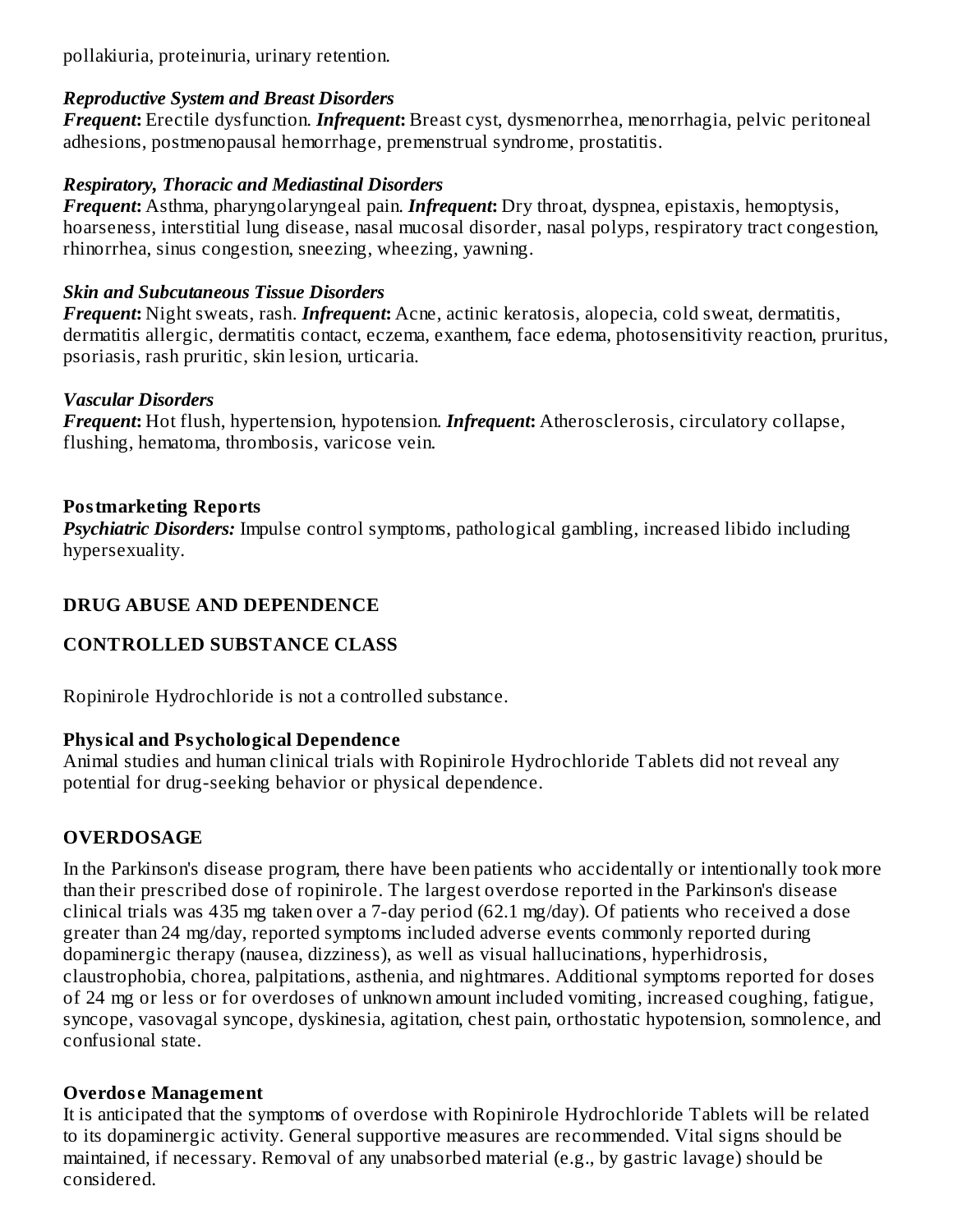# **DOSAGE AND ADMINISTRATION**

#### **General Dosing Considerations for Parkinson's Dis eas e and RLS**

Ropinirole Hydrochloride Tablets can be taken with or without food. Patients may be advised that taking Ropinirole Hydrochloride Tablets with food may reduce the occurrence of nausea. However, this has not been established in controlled clinical trials.

If a significant interruption in therapy with Ropinirole Hydrochloride Tablets has occurred, retitration of therapy may be warranted.

#### *Geriatric Use*

Pharmacokinetic studies demonstrated a reduced clearance of ropinirole in the elderly (see CLINICAL PHARMACOLOGY). Dose adjustment is not necessary since the dose is individually titrated to clinical response.

### *Renal Impairment*

The pharmacokinetics of ropinirole were not altered in patients with moderate renal impairment (see CLINICAL PHARMACOLOGY). Therefore, no dosage adjustment is necessary in patients with moderate renal impairment. The use of Ropinirole Hydrochloride Tablets in patients with severe renal impairment has not been studied.

### *Hepatic Impairment*

The pharmacokinetics of ropinirole have not been studied in patients with hepatic impairment. Since patients with hepatic impairment may have higher plasma levels and lower clearance, Ropinirole Hydrochloride Tablets should be titrated with caution in these patients.

### **Dosing for Parkinson's Dis eas e**

In all clinical studies, dosage was initiated at a subtherapeutic level and gradually titrated to therapeutic response. The dosage should be increased to achieve a maximum therapeutic effect, balanced against the principal side effects of nausea, dizziness, somnolence, and dyskinesia.

The recommended starting dose for Parkinson's disease is 0.25 mg 3 times daily. Based on individual patient response, dosage should then be titrated with weekly increments as described in **Table 5**. After week 4, if necessary, daily dosage may be increased by 1.5 mg/day on a weekly basis up to a dose of 9 mg/day, and then by up to 3 mg/day weekly to a total dose of 24 mg/day. Doses greater than 24 mg/day have not been tested in clinical trials.

| Week | Dosage                                   | <b>Total Daily Dose</b> |  |
|------|------------------------------------------|-------------------------|--|
|      | $0.25$ mg 3 times daily                  | $0.75 \text{ mg}$       |  |
|      | $ 0.5 \text{ mg } 3 \text{ times daily}$ | $1.5 \text{ mg}$        |  |
|      | $0.75$ mg 3 times daily                  | $2.25 \text{ mg}$       |  |
|      | $ 1 \text{ mg } 3 \text{ times daily}$   | 3 mg                    |  |

#### **Table 5. As cending-Dos e Schedule of Ropinirole Hydrochloride Tablets for Parkinson's Dis eas e**

When Ropinirole Hydrochloride Tablets are administered as adjunct therapy to L-dopa, the concurrent dose of L-dopa may be decreased gradually as tolerated. L-dopa dosage reduction was allowed during the advanced Parkinson's disease (with L-dopa) study if dyskinesias or other dopaminergic effects occurred. Overall, reduction of L-dopa dose was sustained in 87% of patients treated with Ropinirole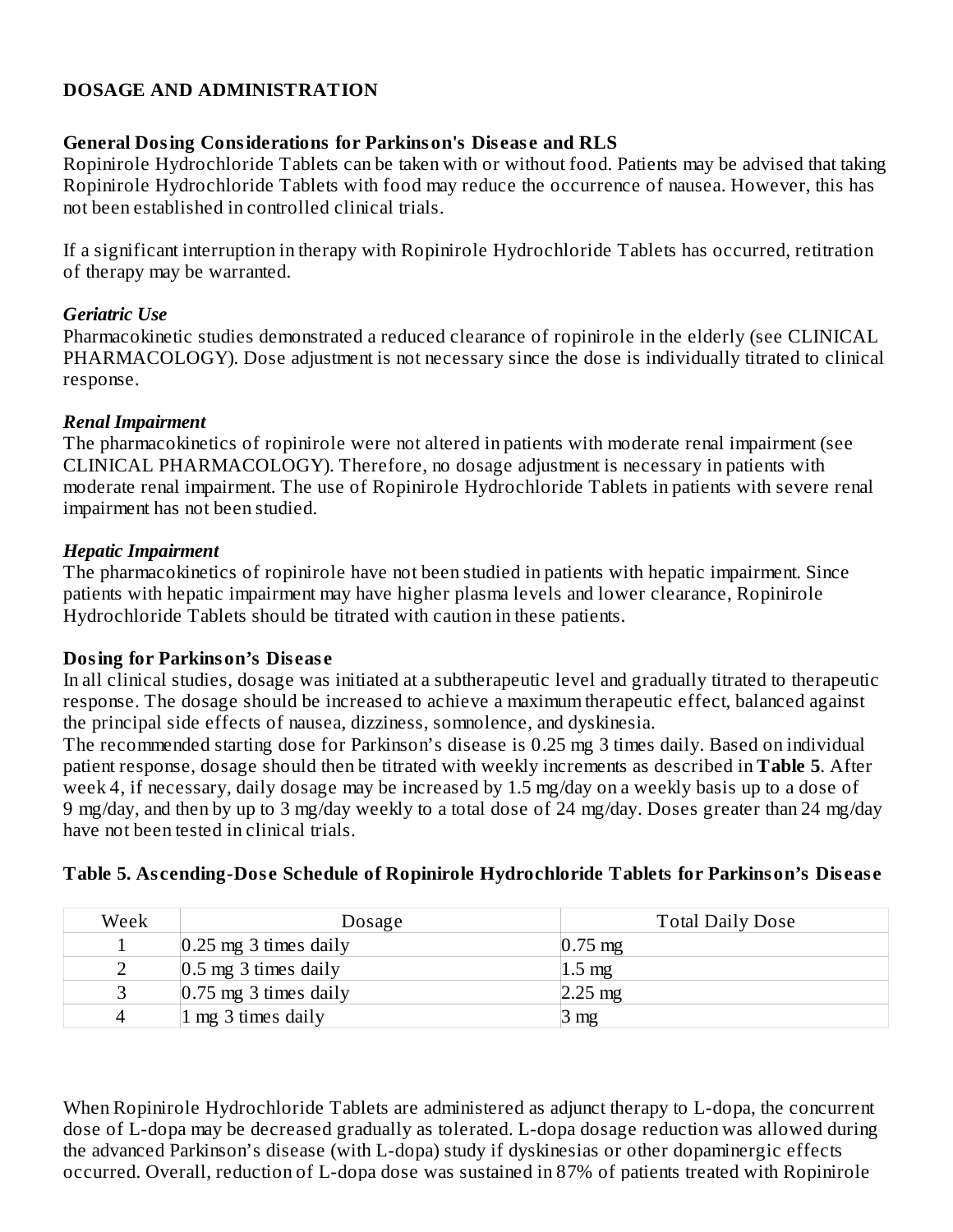Hydrochloride Tablets and in 57% of patients on placebo. On average the L-dopa dose was reduced by 31% in patients treated with Ropinirole Hydrochloride Tablets.

Ropinirole Hydrochloride Tablets for Parkinson's disease patients should be discontinued gradually over a 7-day period. The frequency of administration should be reduced from 3 times daily to twice daily for 4 days. For the remaining 3 days, the frequency should be reduced to once daily prior to complete withdrawal of Ropinirole Hydrochloride Tablets.

# **Dosing for Restless Legs Syndrome**

In all clinical trials, the dose for Ropinirole Hydrochloride Tablets was initiated at 0.25 mg once daily, 1 to 3 hours before bedtime. Patients were titrated based on clinical response and tolerability. The recommended adult starting dosage for RLS is 0.25 mg once daily, 1 to 3 hours before bedtime. After 2 days, the dosage can be increased to 0.5 mg once daily and to 1 mg once daily at the end of the first week of dosing, then as shown in **Table 6** as needed to achieve efficacy. For RLS, the safety and effectiveness of doses greater than 4 mg once daily have not been established.

| Day/Week     | Dosage to be taken once daily, 1 to 3 hours before bedtime |  |  |
|--------------|------------------------------------------------------------|--|--|
| Days 1 and 2 | $0.25$ mg                                                  |  |  |
| Days 3-7     | $0.5$ mg                                                   |  |  |
| Week 2       | $1 \text{ mg}$                                             |  |  |
| Week 3       | $1.5 \text{ mg}$                                           |  |  |
| Week 4       | 2 <sub>mg</sub>                                            |  |  |
| Week 5       | $2.5 \text{ mg}$                                           |  |  |
| Week 6       | 3 <sub>mg</sub>                                            |  |  |
| Week 7       | $4 \text{ mg}$                                             |  |  |

#### **Table 6. Dos e Titration Schedule for RLS**

In clinical trials of patients being treated for RLS with doses up to 4 mg once daily, Ropinirole Hydrochloride Tablets were discontinued without a taper.

# **HOW SUPPLIED**

### **Tablets**

Each circular, biconvex, film-coated tablet contains ropinirole hydrochloride as follows:

0.25 mg: white tablets debossed with "H" on one side and "121" on other side in bottles of 100 (NDC 23155-121-01).

0.5 mg: yellow tablets debossed with "H" on one side and "122" on other side in bottles of 100 (NDC 23155-122-01).

1 mg: green tablets debossed with "H" on one side and "123" on other side in bottles of 100 (NDC 23155-123-01).

2 mg: Peach tablets debossed with "H" on one side and "124" on other side in bottles of 100 (NDC 23155-124-01).

3 mg: Purple tablets debossed with "H" on one side and "125" on other side in bottles of 100 (NDC 23155-125-01).

4 mg: Pale brown tablets debossed with "H" on one side and "126" on other side in bottles of 100 (NDC 23155-126-01).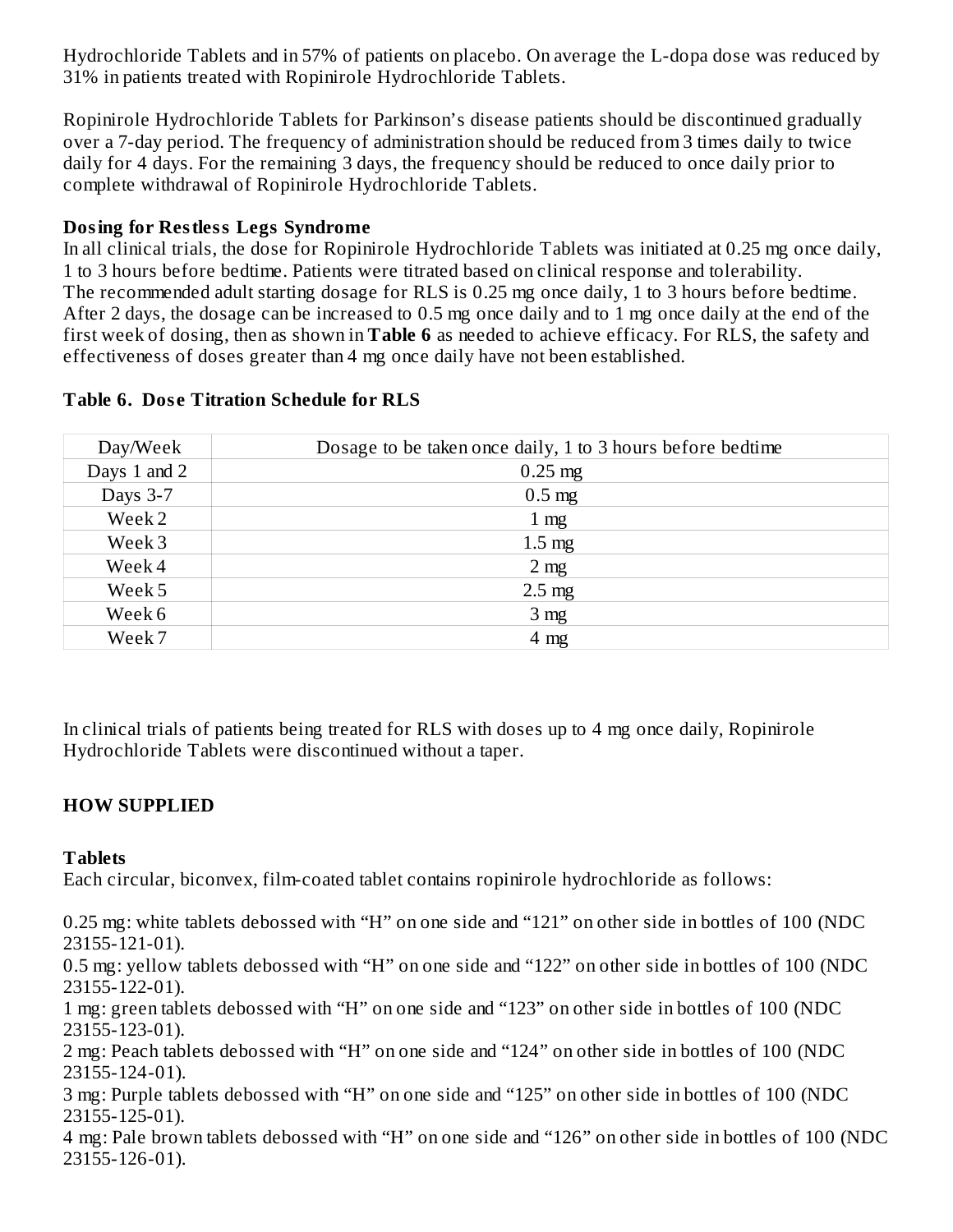5 mg: Blue tablets debossed with "H" on one side and "127" on other side in bottles of 100 (NDC 23155-127-01).

**STORAGE: Protect from light and moisture. Clos e container tightly after each us e.Store at controlled room temperature 20°-25°C (68°-77°F) [s ee USP].**



Manufactured for: **Heritage Pharmaceuticals Inc.**Edison, NJ08837 1.866.901.DRUG (3784)

Manufactured by: Alembic Limited (Formulation Division), Village Panelav, P. O. Tajpura, Near Baska, Taluka-Halol, Panchmahal, Gujarat, India.

SINEMET is a registered trademark of Merck & Co., Inc.

Revised: 04/2010

# **PACKAGE LABEL.PRINCIPAL DISPLAY PANEL**

NDC 68258-7162-XX NDC 68258-7162-03

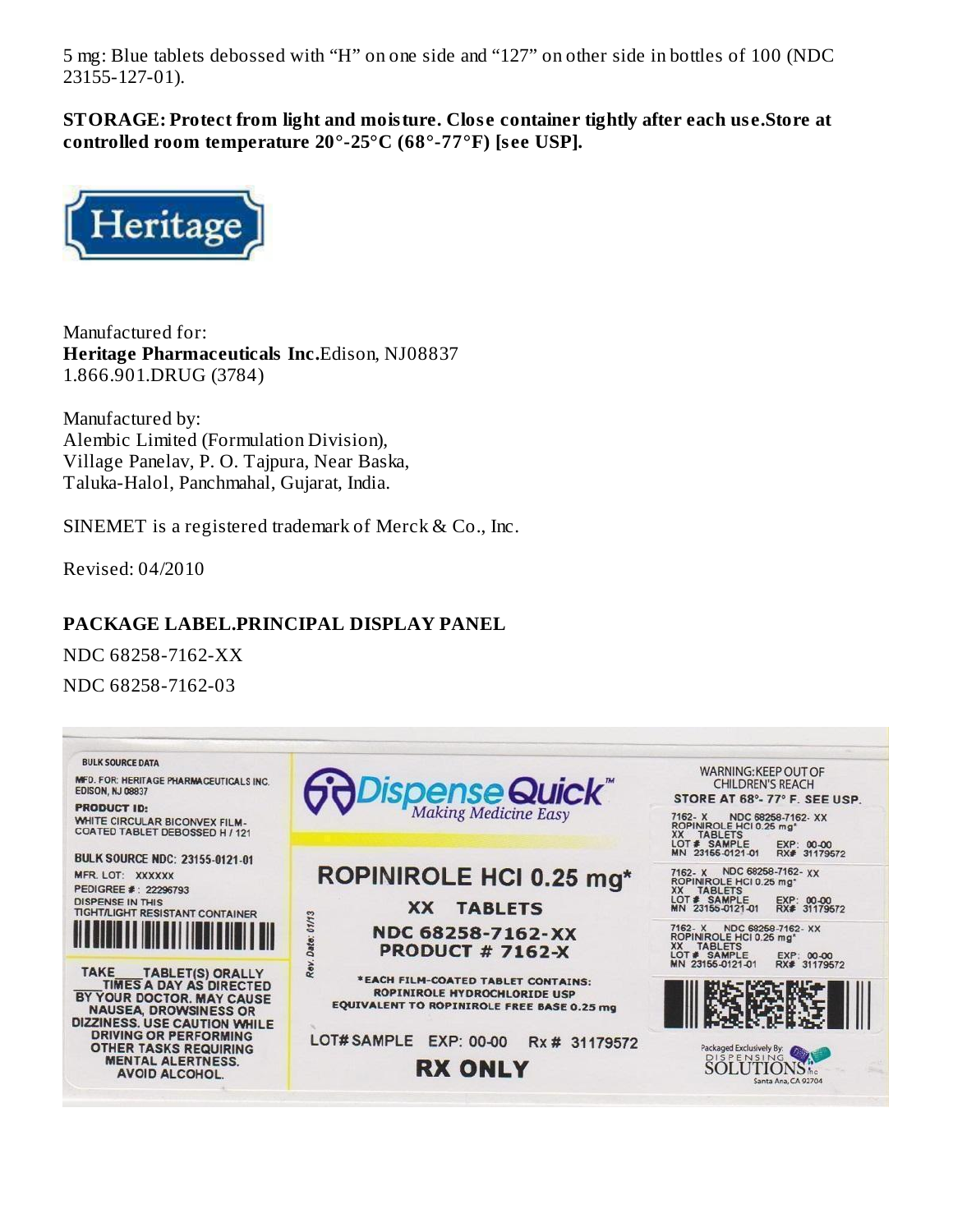| <b>ROPINIROLE HYDROCHLORIDE</b>                                                                                 |                                                                                                            |                                                                            |  |                           |                   |                 |                                   |
|-----------------------------------------------------------------------------------------------------------------|------------------------------------------------------------------------------------------------------------|----------------------------------------------------------------------------|--|---------------------------|-------------------|-----------------|-----------------------------------|
| ropinirole hydrochloride tablet, film coated                                                                    |                                                                                                            |                                                                            |  |                           |                   |                 |                                   |
|                                                                                                                 |                                                                                                            |                                                                            |  |                           |                   |                 |                                   |
| <b>Product Information</b>                                                                                      |                                                                                                            |                                                                            |  |                           |                   |                 |                                   |
| Product Type                                                                                                    |                                                                                                            | HUMAN PRESCRIPTION DRUG                                                    |  | Item Code (Source)        |                   |                 | NDC:68258-7162(NDC:23155-121)     |
| <b>Route of Administration</b>                                                                                  |                                                                                                            | ORAL                                                                       |  |                           |                   |                 |                                   |
|                                                                                                                 |                                                                                                            |                                                                            |  |                           |                   |                 |                                   |
|                                                                                                                 |                                                                                                            |                                                                            |  |                           |                   |                 |                                   |
| <b>Active Ingredient/Active Moiety</b>                                                                          |                                                                                                            |                                                                            |  |                           |                   |                 |                                   |
|                                                                                                                 |                                                                                                            | <b>Ingredient Name</b>                                                     |  |                           |                   |                 | <b>Basis of Strength Strength</b> |
|                                                                                                                 |                                                                                                            | ROPINIROLE HYDROCHLORIDE (UNII: D7ZD41RZI9) (ROPINIROLE - UNII:030PYR8953) |  |                           | <b>ROPINIROLE</b> |                 | $0.25$ mg                         |
|                                                                                                                 |                                                                                                            |                                                                            |  |                           |                   |                 |                                   |
|                                                                                                                 |                                                                                                            |                                                                            |  |                           |                   |                 |                                   |
| <b>Inactive Ingredients</b>                                                                                     |                                                                                                            |                                                                            |  |                           |                   |                 |                                   |
|                                                                                                                 |                                                                                                            | <b>Ingredient Name</b>                                                     |  |                           |                   |                 | Strength                          |
| CROSCARMELLOSE SODIUM (UNII: M28OL1HH48)                                                                        |                                                                                                            |                                                                            |  |                           |                   |                 |                                   |
| MAGNESIUM STEARATE (UNII: 70097M6I30)                                                                           |                                                                                                            |                                                                            |  |                           |                   |                 |                                   |
| CELLULOSE, MICRO CRYSTALLINE (UNII: OP1R32D61U)                                                                 |                                                                                                            |                                                                            |  |                           |                   |                 |                                   |
| HYPROMELLOSES (UNII: 3NXW29V3WO)                                                                                |                                                                                                            |                                                                            |  |                           |                   |                 |                                   |
| POLYETHYLENE GLYCOLS (UNII: 3WJQ0SDW1A)                                                                         |                                                                                                            |                                                                            |  |                           |                   |                 |                                   |
| POLYSORBATE 80 (UNII: 6OZP39ZG8H)                                                                               |                                                                                                            |                                                                            |  |                           |                   |                 |                                   |
| <b>TITANIUM DIO XIDE (UNII: 15FIX9V2JP)</b>                                                                     |                                                                                                            |                                                                            |  |                           |                   |                 |                                   |
|                                                                                                                 |                                                                                                            |                                                                            |  |                           |                   |                 |                                   |
| <b>Product Characteristics</b>                                                                                  |                                                                                                            |                                                                            |  |                           |                   |                 |                                   |
| Color                                                                                                           | <b>WHITE</b>                                                                                               |                                                                            |  | <b>Score</b>              |                   |                 |                                   |
| <b>Shape</b>                                                                                                    | ROUND (Circular, Biconvex)                                                                                 |                                                                            |  | <b>Size</b>               |                   | no score<br>7mm |                                   |
| Flavor                                                                                                          |                                                                                                            |                                                                            |  | <b>Imprint Code</b>       |                   | A;109           |                                   |
| Contains                                                                                                        |                                                                                                            |                                                                            |  |                           |                   |                 |                                   |
|                                                                                                                 |                                                                                                            |                                                                            |  |                           |                   |                 |                                   |
|                                                                                                                 |                                                                                                            |                                                                            |  |                           |                   |                 |                                   |
| Packaging                                                                                                       |                                                                                                            |                                                                            |  |                           |                   |                 |                                   |
| <b>Item Code</b><br><b>Package Description</b><br><b>Marketing End Date</b><br><b>Marketing Start Date</b><br># |                                                                                                            |                                                                            |  |                           |                   |                 |                                   |
| 1 NDC:68258-7162-3                                                                                              | 30 in 1 BOTTLE                                                                                             |                                                                            |  |                           |                   |                 |                                   |
|                                                                                                                 |                                                                                                            |                                                                            |  |                           |                   |                 |                                   |
|                                                                                                                 |                                                                                                            |                                                                            |  |                           |                   |                 |                                   |
| <b>Marketing Information</b>                                                                                    |                                                                                                            |                                                                            |  |                           |                   |                 |                                   |
|                                                                                                                 |                                                                                                            |                                                                            |  |                           |                   |                 |                                   |
| <b>Marketing Category</b><br><b>ANDA</b>                                                                        | <b>Application Number or Monograph Citation</b><br><b>Marketing Start Date</b><br>ANDA090429<br>09/18/2009 |                                                                            |  | <b>Marketing End Date</b> |                   |                 |                                   |
|                                                                                                                 |                                                                                                            |                                                                            |  |                           |                   |                 |                                   |

**Labeler -** Dispensing Solutions, Inc. (066070785)